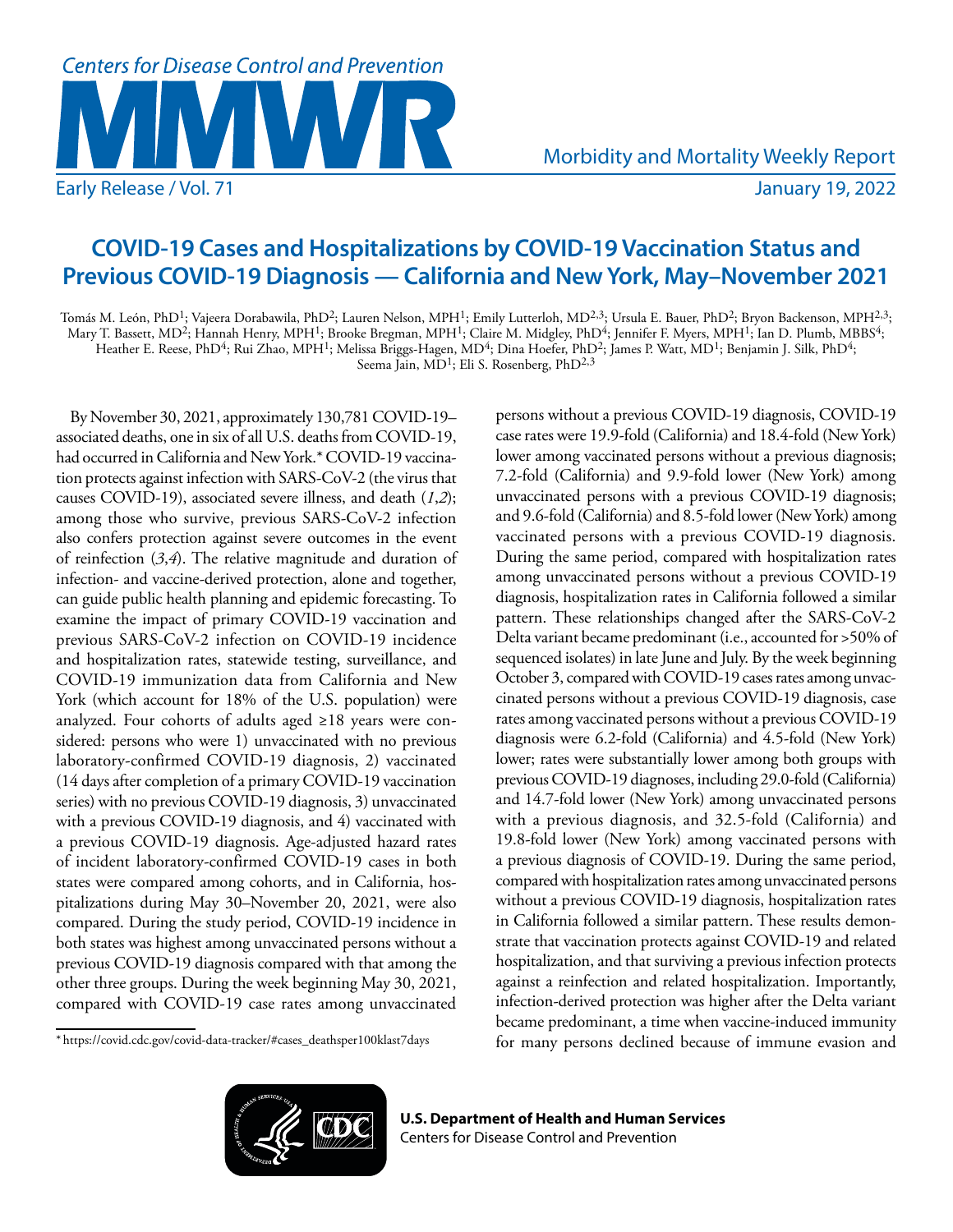immunologic waning (*2*,*5*,*6*). Similar cohort data accounting for booster doses needs to be assessed, as new variants, including Omicron, circulate. Although the epidemiology of COVID-19 might change with the emergence of new variants, vaccination remains the safest strategy to prevent SARS-CoV-2 infections and associated complications; all eligible persons should be up to date with COVID-19 vaccination. Additional recommendations for vaccine doses might be warranted in the future as the virus and immunity levels change.

Four cohorts of persons aged ≥18 years were assembled via linkages of records from electronic laboratory reporting databases and state-specific immunization information systems.† Persons were classified based on whether they had had a laboratory-confirmed SARS-CoV-2 infection by March 1, 2021 (i.e., previous COVID-19 diagnosis)§; had received at least the primary COVID-19 vaccination series¶ by May 16, 2021; had a previous COVID-19 diagnosis and were fully vaccinated\*\*; or had neither received a previous COVID-19 diagnosis by March 1 nor received a first COVID-19 vaccine dose by the end of the analysis period. The size of the unvaccinated group without a previous diagnosis was derived by subtracting the observed groups from U.S. Census estimates.†† To maintain each defined cohort, persons who received a COVID-19 diagnosis during March 1–May 30, 2021, or who died before May 30, 2021, were excluded (to maintain eligibility for incident cases for all cohorts on May 30, 2021), SS as were persons who received a first vaccine dose during May 30–November 20, 2021. During May 30–November 20, 2021, incident cases were defined using a positive nucleic acid amplification test (NAAT) result from the California COVID-19 Reporting System (CCRS) or a positive NAAT or antigen test result from the New York Electronic Clinical Laboratory Reporting System. In California, person-level hospitalization data from CCRS and supplementary hospitalization reports were used to identify COVID-19–associated hospitalizations. A lifetable method was used to calculate hazard rates (average daily cases during a 7-day interval or hospitalizations over a 14-day interval), hazard ratios, and 95% CIs for each cohort. Rates were age-adjusted to 2000 U.S. Census data using direct standardization.<sup>99</sup> Supplementary analyses stratified case rates by timing of previous diagnoses and primary series vaccine product. SAS (version 9.4; SAS Institute) and R (version 4.0.4; The R Foundation) were used to conduct all analyses. Institutional review boards (IRBs) in both states determined this surveillance activity to be necessary for public health work, and therefore, it did not require IRB review.

Approximately three quarters of adults from California (71.2%) and New York (72.2%) included in this analysis were vaccinated and did not have a previous COVID-19 diagnosis; however, 18.0% of California residents and 18.4% of New York residents were unvaccinated with no previous COVID-19 diagnosis (Table 1). In both states, 4.5% of persons were vaccinated and had a previous COVID-19 diagnosis; 6.3% in California and 4.9% in New York were unvaccinated with a previous diagnosis. Among 1,108,600 incident COVID-19 cases in these cohorts (752,781 in California and 355,819 in New York), the median intervals from vaccination or previous COVID-19 diagnosis to incident diagnosis were slightly shorter in California (138–150 days) than in New York (162–171 days).

Before the Delta variant became predominant in each state's U.S. Department of Health and Human Services region (June 26 in Region 9 [California] and July 3 in Region 2 [New York]),\*\*\* the highest incidence was among unvaccinated persons without a previous COVID-19 diagnosis; during this time, case rates were relatively low among the three groups

\*\*\* <https://covid.cdc.gov/covid-data-tracker/#variant-proportions>

<sup>†</sup> Statewide immunization databases in California are the California Immunization Registry, Regional Immunization Data Exchange, and San Diego Immunization Registry; the laboratory system is the California COVID Reporting System (CCRS). In New York, immunization information systems include Citywide Immunization Registry and the New York State Immunization Information System; the laboratory system is the Electronic Clinical Laboratory Reporting System (ECLRS). California data were matched between the immunization and case registries using a probabilistic algorithm with exact match for zip code and date of birth and fuzzy match on first name and last name. New York data were matched to the ECLRS with the use of a deterministic algorithm based on first name, last name, and date of birth. In California, person-level hospitalization data from CCRS and supplementary hospitalization reports were used to identify COVID-19–associated hospitalizations.

<sup>§</sup> For both classification into cohorts of persons with previous COVID-19 diagnoses and for measuring incident cases, laboratory-confirmed infection was defined as the receipt of a new positive SARS-CoV-2 nucleic acid amplification test (NAAT) or antigen test (both for New York and NAAT only for California) result, but not within 90 days of a previous positive result.

<sup>¶</sup> Fully vaccinated with the primary vaccination series is defined as receipt of a second dose of an mRNA COVID-19 vaccine (Pfizer-BioNTech or Moderna) or 1 dose of the Janssen (Johnson & Johnson) vaccine ≥14 days before May 30, 2021.

Because of the timing of full vaccination, the cohort definitions, and analysis timeframe, this cohort consisted nearly exclusively of persons who had previously received a laboratory-confirmed diagnosis of COVID-19 and later were fully vaccinated (California: 99.9%, New York: 99.7%), as opposed to the reverse order.

<sup>††</sup> Whereas vaccinated cohorts were directly observed in the immunization information system databases, unvaccinated persons without a previous COVID-19 diagnosis were defined using U.S. Census population estimates minus the number of persons partially or fully vaccinated by December 11, 2021, and unvaccinated persons with a previous laboratory-confirmed infection before May 30, 2021. In California, the California Department of Finance population estimates were used for 2020, and the 2018 CDC National Center for Health Statistics Bridged Race file for U.S. Census population estimates were used in New York, consistent with other COVID-19 surveillance reporting.

 $\$ In California, a person-level match was performed to exclude deaths in each cohort before May 30, 2021. In New York, COVID-19 deaths were removed in aggregate from the starting number of unvaccinated persons with a previous COVID-19 diagnosis on May 30, 2021.

<sup>¶¶</sup> <https://www.cdc.gov/nchs/data/statnt/statnt20.pdf>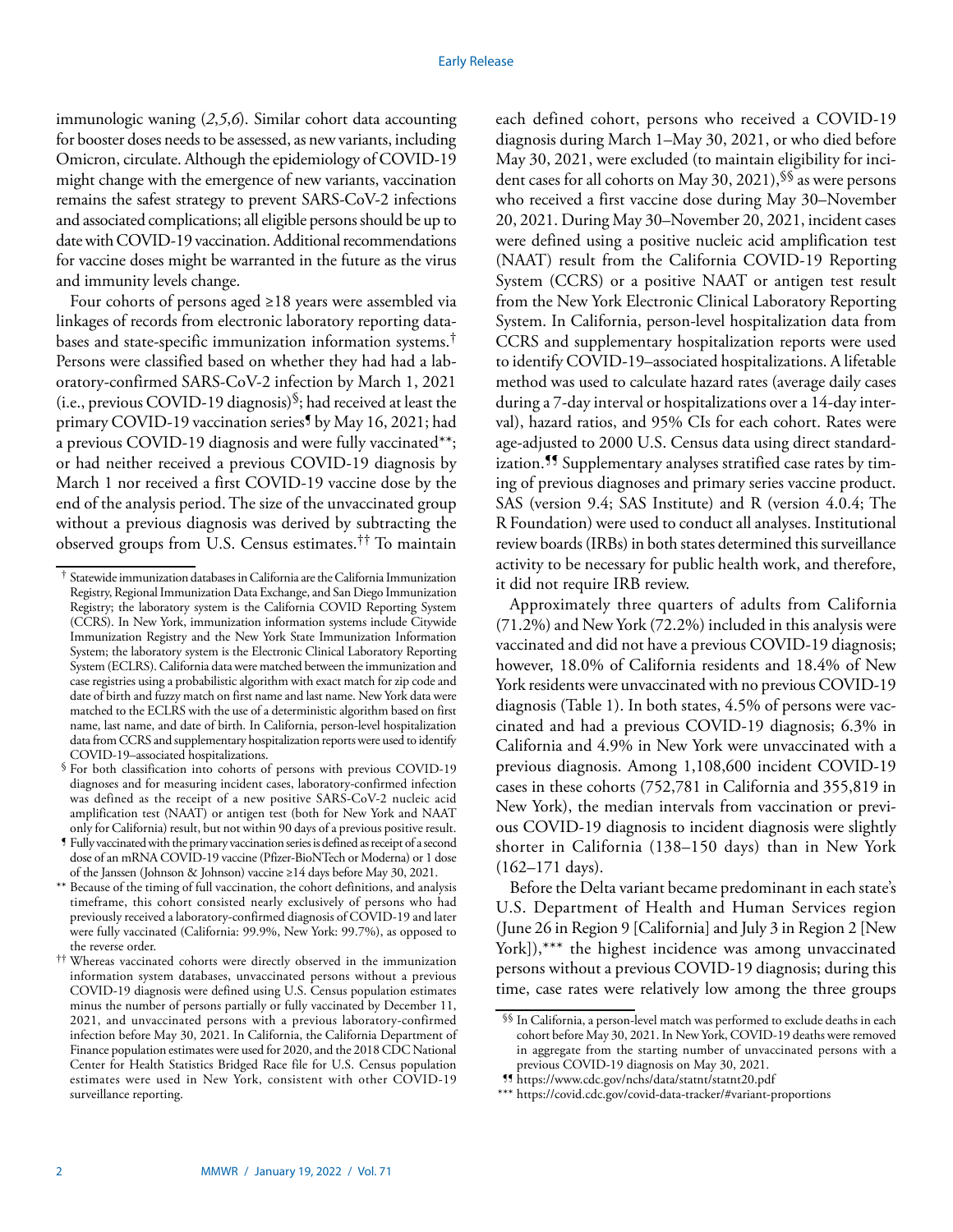|                                                                 |                                      | Incident laboratory-confirmed COVID-19 cases | Incident COVID-19<br>hospitalizations**                          |                                                                         |                                              |
|-----------------------------------------------------------------|--------------------------------------|----------------------------------------------|------------------------------------------------------------------|-------------------------------------------------------------------------|----------------------------------------------|
| <b>State/Vaccination and</b><br>diagnosis status* <sup>,†</sup> | No. of persons in<br>each cohort (%) | No. (cumulative<br>incidence) <sup>§,¶</sup> | Median (IQR) interval from<br>vaccination to positive test, days | Median (IQR) interval from previous<br>diagnosis to positive test, days | No. (cumulative<br>incidence) <sup>§,¶</sup> |
| California                                                      |                                      |                                              |                                                                  |                                                                         |                                              |
| Vaccinated                                                      |                                      |                                              |                                                                  |                                                                         |                                              |
| Previous COVID-19 diagnosis                                     | 968,167 (4.5)                        | 3,471 (3.6)                                  | 138 (95-181)                                                     | 262 (218-322)                                                           | 273(0.3)                                     |
| No previous diagnosis                                           | 15,484,235 (71.2)                    | 240,045 (15.5)                               | 150 (112-189)                                                    | <b>NA</b>                                                               | 10,737 (0.7)                                 |
| Unvaccinated                                                    |                                      |                                              |                                                                  |                                                                         |                                              |
| Previous COVID-19 diagnosis                                     | 1,370,782 (6.3)                      | 6,805(5.0)                                   | <b>NA</b>                                                        | 277 (229-356)                                                           | 378 (0.3)                                    |
| No previous diagnosis                                           | 3,911,146 (18.0)                     | 502,460 (128.5)                              | <b>NA</b>                                                        | <b>NA</b>                                                               | 44,789 (11.5)                                |
| <b>New York</b>                                                 |                                      |                                              |                                                                  |                                                                         |                                              |
| Vaccinated                                                      |                                      |                                              |                                                                  |                                                                         |                                              |
| Previous COVID-19 diagnosis                                     | 485,649 (4.5)                        | 2,355(4.9)                                   | 162 (118-201)                                                    | 276 (227-348)                                                           | <b>NA</b>                                    |
| No previous diagnosis                                           | 7,809,968 (72.2)                     | 142,388 (18.2)                               | 171 (133-203)                                                    | <b>NA</b>                                                               | <b>NA</b>                                    |
| Unvaccinated                                                    |                                      |                                              |                                                                  |                                                                         |                                              |
| Previous COVID-19 diagnosis                                     | 527,140 (4.9)                        | 3,250(6.2)                                   | <b>NA</b>                                                        | 295 (242-427)                                                           | <b>NA</b>                                    |
| No previous diagnosis                                           | (18.4) 993,709.                      | 207,826 (104.2)                              | <b>NA</b>                                                        | <b>NA</b>                                                               | <b>NA</b>                                    |

TABLE 1. Cohort sizes and cohort-specific incident laboratory-confirmed COVID-19 cases in California (N = 752,781) and New York (N = 355,819) **and hospitalizations in California (N = 56,177) — May 30–November 20, 2021**

**Abbreviations:** NA = not applicable; NAAT = nucleic acid amplification test.

\* Statewide immunization databases in California are the California Immunization Registry, Regional Immunization Data Exchange, and San Diego Immunization Registry, and the laboratory system is the California COVID Reporting System; in New York, Immunization Information Systems include Citywide Immunization Registry and the New York State Immunization Information System; the laboratory system is the Electronic Clinical Laboratory Reporting System. California data were matched between the immunization and case registries using a probabilistic algorithm with exact match for zip code and date of birth and fuzzy match on first name and last name. New York data were matched to the Electronic Clinical Laboratory Reporting System with the use of a deterministic algorithm based on first name, last name, and date of birth. In California, person-level hospitalization data from the California COVID Reporting System and supplemental hospitalization reports were used to identify COVID-19-associated hospitalizations.

 $^\dagger$  For both classification into cohorts of persons with previous COVID-19 diagnoses and for measuring incident cases, laboratory-confirmed infection was defined as the receipt of a new positive SARS-CoV-2 NAAT or antigen test (both for New York and NAAT only for California) result, but not within 90 days of a previous positive result. Fully vaccinated is defined as having received a second dose of an mRNA COVID-19 vaccine (Pfizer-BioNTech or Moderna) or 1 dose of the Janssen (Johnson & Johnson) vaccine ≥14 days before May 30, 2021. Whereas vaccinated cohorts were directly observed in the immunization information system databases, unvaccinated persons without a previous COVID-19 diagnosis were defined using U.S. Census population estimates minus persons partially or fully vaccinated by December 11, 2021, and unvaccinated persons with a previous laboratory-confirmed infection before May 30, 2021. In California, the California Department of Finance population estimates were used for 2020, and the 2018 CDC National Center for Health Statistics Bridged Race file for census population estimates were used in New York, consistent with other COVID-19 surveillance reporting.

**§** Cumulative cases per 1,000 persons.

**¶** These summaries of cumulative incidence are estimated across a period of variability in the epidemic for all cohorts.

\*\* Hospitalization data for New York are not included in this analysis.

with either previous infection or vaccination and were lowest among vaccinated persons without a previous COVID-19 diagnosis (Supplementary Figure 1, [https://stacks.cdc.gov/view/](https://stacks.cdc.gov/view/cdc/113253) [cdc/113253\)](https://stacks.cdc.gov/view/cdc/113253) (Supplementary Figure 2, [https://stacks.cdc.gov/](https://stacks.cdc.gov/view/cdc/113253) [view/cdc/113253\)](https://stacks.cdc.gov/view/cdc/113253). During the week beginning May 30, 2021, compared with COVID-19 case rates among unvaccinated persons without a previous COVID-19 diagnosis, COVID-19 case rates were 19.9-fold (California) and 18.4-fold (New York) lower among vaccinated persons without a previous diagnosis; rates were 7.2-fold (California) and 9.9-fold (New York) lower among unvaccinated persons with a previous COVID-19 diagnosis and 9.6-fold (California) and 8.5-fold (New York) lower among vaccinated persons with a previous COVID-19 diagnosis (Table 2).

As the Delta variant prevalence increased to >95% (97% in Region 9 and 98% in Region 2 on August 1), rates increased more rapidly among the vaccinated group with no previous COVID-19 diagnosis than among both the vaccinated and unvaccinated groups with a previous COVID-19 diagnosis (Supplementary Figure 1, [https://stacks.cdc.gov/](https://stacks.cdc.gov/view/cdc/113253) [view/cdc/113253\)](https://stacks.cdc.gov/view/cdc/113253) (Supplementary Figure 2, [https://stacks.](https://stacks.cdc.gov/view/cdc/113253) [cdc.gov/view/cdc/113253](https://stacks.cdc.gov/view/cdc/113253)). For example, during the week of October 3, compared with rates among unvaccinated persons without a previous COVID-19 diagnosis, rates among vaccinated persons without a previous diagnosis were 6.2-fold lower (95% CI =  $6.0-6.4$ ) in California and 4.5-fold lower  $(95\% \text{ CI} = 4.3-4.7)$  in New York (Table 2). Further, rates among unvaccinated persons with a previous COVID-19 diagnosis were 29-fold lower (95% CI =  $25.0-33.1$ ) than rates among unvaccinated persons without a previous COVID-19 diagnosis in California and 14.7-fold lower  $(95\% \text{ CI} = 12.6{\text -}16.9)$ in New York. Rates among vaccinated persons who had had COVID-19 were 32.5-fold lower (95% CI = 27.5–37.6) than rates among unvaccinated persons without a previous COVID-19 diagnosis in California and 19.8-fold lower (95% CI = 16.2–23.5) in New York. Rates among vaccinated persons without a previous COVID-19 diagnosis were consistently higher than rates among unvaccinated persons with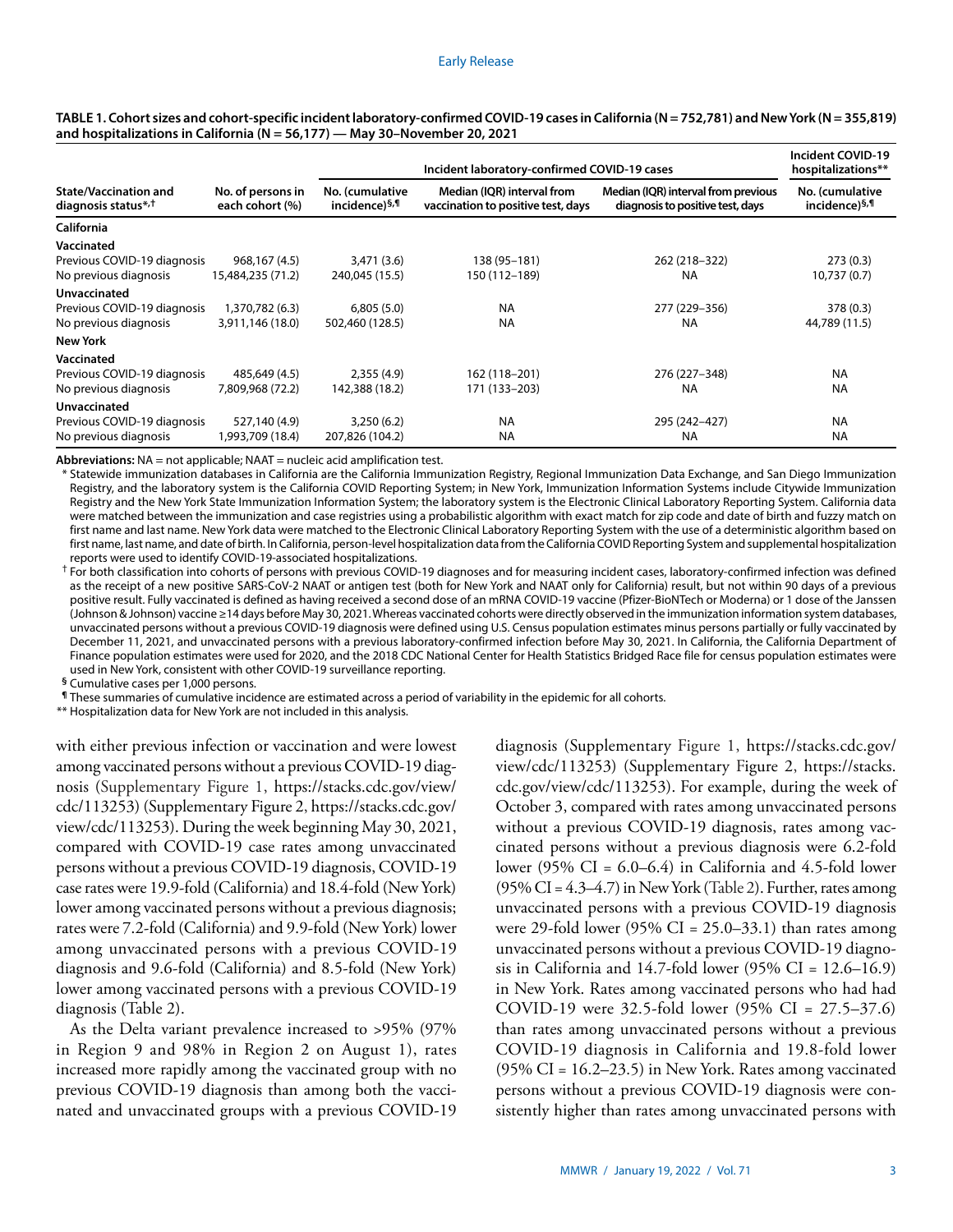| Unvaccinated, no previous COVID-19 diagnosis versus<br>Vaccinated, no previous COVID-19 diagnosis versus<br>Vaccinated, no previous<br>Unvaccinated, previous<br>Vaccinated, previous<br>Unvaccinated, previous<br>Vaccinated, previous<br><b>COVID-19 diagnosis</b><br>COVID-19 diagnosis<br><b>COVID-19 diagnosis</b><br><b>COVID-19 diagnosis</b><br><b>COVID-19 diagnosis</b><br>20.9 (18.9-22.9)<br>$8.2(6.6-9.9)$<br>$10.6(8.1 - 13.2)$<br>$0.4(0.3-0.5)$<br>$0.5(0.4-0.6)$<br>17.9 (16.2-19.5)<br>$8.6(6.8-10.4)$<br>$10.5(7.9 - 13.0)$<br>$0.5(0.4-0.6)$<br>$0.6(0.4-0.7)$<br>16.0 (14.7-17.4)<br>$10.8(8.5-13.2)$<br>$10.6(8.2 - 13.1)$<br>$0.7(0.5-0.8)$<br>$0.7(0.5-0.8)$<br>$12.3(11.4-13.1)$<br>14.5 (11.2-17.8)<br>17.3 (12.8-21.8)<br>$1.2(0.9-1.5)$<br>$1.4(1.0-1.8)$<br>$9.7(9.2 - 10.2)$<br>$16.6(13.5 - 19.7)$<br>20.9 (16.0-25.8)<br>$1.7(1.4-2.0)$<br>$2.2(1.6-2.7)$<br>$8.7(8.4 - 9.0)$<br>24.0 (20.1-28.0)<br>29.3 (23.1-35.6)<br>$2.8(2.3-3.2)$<br>$3.4(2.6-4.1)$<br>$7.8(7.5 - 8.0)$<br>29.0 (25.0-32.9)<br>33.4 (27.3-39.4)<br>$3.7(3.2 - 4.2)$<br>$4.3(3.5-5.1)$<br>Jul 18–24<br>$7.4(7.2 - 7.6)$<br>31.8 (28.1-35.6)<br>35.2 (29.8-40.6)<br>$4.3(3.8-4.8)$<br>$4.7(4.0-5.5)$<br>Jul 25-31<br>$7.5(7.4 - 7.7)$<br>$26.5(24.1-29.0)$<br>38.6 (33.3-43.9)<br>$3.5(3.2 - 3.8)$<br>$5.1(4.4 - 5.8)$<br>Aug 1–7<br>$7.8(7.6 - 7.9)$<br>32.6 (29.5 - 35.6)<br>42.2 (36.7-47.7)<br>$4.2(3.8-4.6)$<br>$5.4(4.7-6.1)$<br>Aug 8–14<br>$8.1(7.9 - 8.2)$<br>33.4 (30.4 - 36.5)<br>43.1 (37.6-48.6)<br>$4.1(3.8-4.5)$<br>$5.3(4.7-6.0)$<br>Aug 15–21<br>$8.4(8.3 - 8.6)$<br>31.3 (28.5 - 34.1)<br>42.0 (36.7-47.3)<br>$3.7(3.4 - 4.0)$<br>$5.0(4.3-5.6)$<br>Aug 22-28<br>$8.4(8.3 - 8.6)$<br>31.3 (28.4-34.3)<br>41.0 (35.5-46.5)<br>$3.7(3.4-4.1)$<br>$4.9(4.2 - 5.5)$<br>Aug 29–Sep 4<br>$8.5(8.3 - 8.6)$<br>$31.2(28.1 - 34.3)$<br>42.0 (36.1-48.0)<br>$3.7(3.3-4.1)$<br>$5.0(4.3-5.7)$<br>Sep 5-11<br>$8.3(8.1 - 8.5)$<br>35.0 (31.0-39.0)<br>48.0 (40.2-55.9)<br>$4.2(3.7-4.7)$<br>$5.8(4.8-6.7)$<br>Sep 12-18<br>$8.4(8.2 - 8.6)$<br>33.8 (29.9 - 37.8)<br>48.0 (39.8-56.2)<br>$4.0(3.6-4.5)$<br>$5.7(4.7-6.7)$<br>Sep 19-25<br>$8.0(7.8 - 8.2)$<br>27.0 (23.8-30.1)<br>37.8 (31.5-44.1)<br>$3.4(3.0-3.8)$<br>$4.7(4.0-5.5)$<br>Sep 26-Oct 2<br>$7.7(7.5 - 7.9)$<br>28.6 (24.9-32.2)<br>34.8 (28.9-40.7)<br>$3.7(3.2 - 4.2)$<br>$4.5(3.7-5.3)$<br>Oct 3–9<br>$7.2(7.0 - 7.4)$<br>30.0 (26.0-34.1)<br>33.5 (28.5 - 38.6)<br>$4.1(3.6-4.7)$<br>$4.6(3.9 - 5.3)$<br>Oct 10-16<br>$7.2(7.0 - 7.4)$<br>31.2 (26.8-35.7)<br>33.9 (27.8-40.0)<br>$4.3(3.7-5.0)$<br>$4.7(3.9 - 5.5)$<br>Oct 17-23<br>$7.1(7.0 - 7.3)$<br>31.9 (27.6-36.1)<br>40.7 (33.3-48.1)<br>$4.5(3.9 - 5.0)$<br>$5.7(4.7-6.7)$<br>Oct 24-30<br>$7.1(6.9 - 7.3)$<br>26.6 (23.3-29.9)<br>40.1 (32.9-47.3)<br>$3.7(3.3-4.2)$<br>$5.6(4.6-6.6)$<br>Oct 31-Nov 6<br>$6.8(6.6 - 7.0)$<br>33.1 (28.7-37.6)<br>37.9 (31.0-44.7)<br>$4.9(4.2 - 5.5)$<br>$5.5(4.5-6.6)$<br>Nov 7-13<br>$7.1(6.9 - 7.3)$<br>$30.6(26.3 - 35.0)$<br>41.2 (33.0-49.5)<br>$4.3(3.7-4.9)$<br>$5.8(4.6 - 7.0)$<br>Nov 14-20<br>$7.3(7.0 - 7.5)$<br>25.4 (21.4-29.3)<br>32.5 (25.5-39.5)<br>$3.5(2.9 - 4.0)$<br>$4.5(3.5-5.5)$<br>Cases, New York<br>19.4 (16.9-21.8)<br>$10.9(7.5-14.3)$<br>$9.5(6.7-12.4)$<br>$0.6(0.4-0.7)$<br>$0.5(0.3-0.7)$<br>15.2 (13.2-17.2)<br>$8.0(5.5-10.6)$<br>$10.4(6.6 - 14.3)$<br>$0.5(0.4-0.7)$<br>$0.7(0.4-0.9)$<br>$8.2(5.3 - 11.2)$<br>$0.6(0.4-0.9)$<br>$0.4(0.3-0.6)$<br>$12.8(11-14.5)$<br>$5.4(3.7 - 7.0)$<br>$10.1 (8.8 - 11.4)$<br>$7.9(5.1 - 10.7)$<br>$6.0(4.0 - 8.0)$<br>$0.8(0.5-1.1)$<br>$0.6(0.4-0.8)$<br>$7.3(6.5-8.1)$<br>$8.8(5.8 - 11.8)$<br>$11.2(6.7-15.7)$<br>$1.2(0.8-1.6)$<br>$1.5(0.9-2.2)$<br>$6.1(5.6-6.7)$<br>17.8 (10.6-25.0)<br>$11.5(7.5-15.6)$<br>$2.9(1.7-4.1)$<br>$1.9(1.2 - 2.6)$<br>$4.5(4.2 - 4.8)$<br>$11.7(8.5 - 15.0)$<br>14.7 (9.9-19.6)<br>$2.6(1.9-3.3)$<br>$3.2(2.2 - 4.3)$<br>$4.7(4.5-5.0)$<br>21.7 (15.6-27.8)<br>$14.1(10.5-17.7)$<br>$4.6(3.3-5.9)$<br>$3.0(2.2 - 3.8)$<br>$5.1(4.9-5.3)$<br>$16.1(13.1-19.2)$<br>18.3 (14.1-22.6)<br>$3.2(2.6-3.8)$<br>$3.6(2.8-4.4)$<br>$5.3(5.2 - 5.5)$<br>19.2 (15.9-22.6)<br>18.3 (14.7-21.9)<br>$3.6(3.0-4.2)$<br>$3.4(2.7-4.1)$<br>Aug 8–14<br>$5.3(5.2 - 5.5)$<br>$16.2(13.8-18.6)$<br>19.2 (15.6-22.7)<br>$3.0(2.6-3.5)$<br>$3.6(2.9-4.3)$<br>$5.5(5.3-5.7)$<br>19.5 (16.5–22.6)<br>22.7 (18.4–26.9)<br>$3.6(3.0-4.1)$<br>$4.1(3.4-4.9)$<br>Aug 22-28<br>$5.4(5.2 - 5.6)$<br>$3.6(3.0-4.1)$<br>$4.9(3.9 - 5.9)$<br>19.2 (16.4–22.1)<br>26.5 (21.2–31.8)<br>$5.5(5.3-5.6)$<br>17.9 (15.3-20.5)<br>20.9 (17.2-24.6)<br>$3.3(2.8-3.8)$<br>$3.8(3.1 - 4.5)$<br>Sep 5-11<br>$5.4(5.2 - 5.5)$<br>$18.9(16.1 - 21.6)$<br>$22.3(18.3 - 26.4)$<br>$3.5(3.0-4.0)$<br>$4.2(3.4-4.9)$<br>Sep 12-18<br>$5.8(5.6 - 5.9)$<br>$15.0(13.1 - 16.9)$<br>23.2 (19.1-27.4)<br>$2.6(2.3-2.9)$<br>$4.0(3.3-4.8)$<br>Sep 19-25<br>$5.6(5.4 - 5.7)$<br>$2.8(2.4-3.1)$<br>$4.3(3.5-5.1)$<br>15.4 (13.3–17.5)<br>23.8 (19.3–28.3)<br>Sep 26-Oct 2<br>$5.4(5.2 - 5.5)$<br>18.4 (15.5 - 21.2)<br>24.2 (19.3-29.1)<br>$3.4(2.9 - 4.0)$<br>$4.5(3.6 - 5.4)$<br>Oct 3–9<br>$5.5(5.3-5.7)$<br>15.7 (13.6-17.9)<br>20.8 (17.2-24.5)<br>$2.9(2.5-3.3)$<br>$3.8(3.1 - 4.4)$<br>Oct 10-16<br>$5.5(5.3-5.6)$<br>17.2 (14.7-19.8)<br>25.9 (20.6-31.1)<br>$3.2(2.7-3.6)$<br>$4.7(3.8-5.7)$<br>Oct 17-23<br>$5.4(5.2 - 5.6)$<br>18.9 (15.7-22.1)<br>27.6 (21.2-34.0)<br>$3.5(2.9-4.1)$<br>$5.1(3.9-6.3)$<br>Oct 24-30<br>$5.2(5.0-5.4)$<br>21.0 (17.2–24.7)<br>25.9 (20.2–31.6)<br>$4.0(3.3-4.7)$<br>$5.0(3.9-6.1)$<br>Oct 31-Nov 6<br>$4.8(4.6-4.9)$<br>17.3 (14.7–20.0)<br>20.1 (16.3-23.8)<br>$3.6(3.1-4.2)$<br>$4.2(3.4 - 5.0)$<br>Nov 7-13<br>$4.8(4.7-4.9)$<br>23.9 (20.1-27.6)<br>24.5 (20.1-28.9)<br>$5.0(4.2 - 5.8)$<br>$5.1(4.2-6.1)$<br>Nov 14–20<br>$4.8(4.6 - 4.9)$<br>22.6 (19.4-25.7)<br>23.0 (19.3-26.6)<br>$4.7(4.1 - 5.4)$<br>$4.8(4.1 - 5.6)$<br>Hospitalizations, California<br>May 30–Jun 12<br>29.8 (23.5-36.1)<br>$3.7(2.5-5.0)$<br>$7.2(4.2 - 10.1)$<br>$0.2(0.1-0.3)$<br>$0.1(0.1-0.2)$<br>Jun 13–26<br>28.7 (23.4-34.0)<br>$7.0(4.3-9.7)$<br>$8.1(5.0 - 11.3)$<br>$0.2(0.1-0.3)$<br>$0.3(0.2 - 0.4)$<br>Jun 27-10<br>$30.1(26.1 - 34.0)$<br>16.4 (10.0-22.8)<br>16.0 (10.0-22.1)<br>$0.5(0.3-0.7)$<br>$0.5(0.3-0.8)$<br>25.8 (23.7–28.0)<br>45.0 (27.6-62.4)<br>41.5 (25.2–57.8)<br>$1.7(1.1-2.4)$<br>$1.6(1.0-2.2)$<br>28.8 (27.1-30.6)<br>41.7 (29.2–54.1)<br>72.9 (44.4–101.4)<br>$1.4(1.0-1.9)$<br>$2.5(1.5-3.5)$<br>29.7 (28.0-31.4)<br>49.0 (35.0-62.9)<br>64.0 (43.0-85.1)<br>$1.6(1.2 - 2.1)$<br>$2.2(1.4-2.9)$<br>29.1 (27.4-30.8)<br>62.4 (41.4-83.3)<br>$63.9(42.2 - 85.5)$<br>$2.1(1.4-2.9)$<br>$2.2(1.4-2.9)$<br>26.3 (24.6-28.1)<br>74.4 (40.9-107.9)<br>96.4 (48.3-144.4)<br>$2.8(1.5-4.1)$<br>$3.7(1.8-5.5)$<br>$25.0(23.1 - 26.9)$<br>61.9 (34.5–89.3)<br>99.4 (43.8–155.0)<br>$2.5(1.4-3.6)$<br>$4.0(1.7-6.2)$<br>20.8 (19.2–22.4)<br>56.3 (28.3–84.3)<br>58.5 (30.2–86.8)<br>$2.7(1.4-4.1)$<br>$2.8(1.4-4.2)$<br>21.5 (19.9-23.0)<br>56.5 (31.5-81.5)<br>92.1 (39.1-145.1)<br>$2.6(1.5-3.8)$<br>$4.3(1.8-6.8)$ |                         | Hazard ratio (95% CI) <sup>†</sup> |                   |                   |                |                |  |  |  |
|----------------------------------------------------------------------------------------------------------------------------------------------------------------------------------------------------------------------------------------------------------------------------------------------------------------------------------------------------------------------------------------------------------------------------------------------------------------------------------------------------------------------------------------------------------------------------------------------------------------------------------------------------------------------------------------------------------------------------------------------------------------------------------------------------------------------------------------------------------------------------------------------------------------------------------------------------------------------------------------------------------------------------------------------------------------------------------------------------------------------------------------------------------------------------------------------------------------------------------------------------------------------------------------------------------------------------------------------------------------------------------------------------------------------------------------------------------------------------------------------------------------------------------------------------------------------------------------------------------------------------------------------------------------------------------------------------------------------------------------------------------------------------------------------------------------------------------------------------------------------------------------------------------------------------------------------------------------------------------------------------------------------------------------------------------------------------------------------------------------------------------------------------------------------------------------------------------------------------------------------------------------------------------------------------------------------------------------------------------------------------------------------------------------------------------------------------------------------------------------------------------------------------------------------------------------------------------------------------------------------------------------------------------------------------------------------------------------------------------------------------------------------------------------------------------------------------------------------------------------------------------------------------------------------------------------------------------------------------------------------------------------------------------------------------------------------------------------------------------------------------------------------------------------------------------------------------------------------------------------------------------------------------------------------------------------------------------------------------------------------------------------------------------------------------------------------------------------------------------------------------------------------------------------------------------------------------------------------------------------------------------------------------------------------------------------------------------------------------------------------------------------------------------------------------------------------------------------------------------------------------------------------------------------------------------------------------------------------------------------------------------------------------------------------------------------------------------------------------------------------------------------------------------------------------------------------------------------------------------------------------------------------------------------------------------------------------------------------------------------------------------------------------------------------------------------------------------------------------------------------------------------------------------------------------------------------------------------------------------------------------------------------------------------------------------------------------------------------------------------------------------------------------------------------------------------------------------------------------------------------------------------------------------------------------------------------------------------------------------------------------------------------------------------------------------------------------------------------------------------------------------------------------------------------------------------------------------------------------------------------------------------------------------------------------------------------------------------------------------------------------------------------------------------------------------------------------------------------------------------------------------------------------------------------------------------------------------------------------------------------------------------------------------------------------------------------------------------------------------------------------------------------------------------------------------------------------------------------------------------------------------------------------------------------------------------------------------------------------------------------------------------------------------------------------------------------------------------------------------------------------------------------------------------------------------------------------------------------------------------------------------------------------------------------------------------------------------------------------------------------------------------------------------------------------------------------------------------------------------------------------------------------------------------------------------------------------------------------------------------------------------------------------------------------------------------------------------------------------------------------------------------------------------------------------------------------------------------------------------------------------------------------------------------------------------------------------------------------------------------------------------------------------------------------------------------------------------------------|-------------------------|------------------------------------|-------------------|-------------------|----------------|----------------|--|--|--|
|                                                                                                                                                                                                                                                                                                                                                                                                                                                                                                                                                                                                                                                                                                                                                                                                                                                                                                                                                                                                                                                                                                                                                                                                                                                                                                                                                                                                                                                                                                                                                                                                                                                                                                                                                                                                                                                                                                                                                                                                                                                                                                                                                                                                                                                                                                                                                                                                                                                                                                                                                                                                                                                                                                                                                                                                                                                                                                                                                                                                                                                                                                                                                                                                                                                                                                                                                                                                                                                                                                                                                                                                                                                                                                                                                                                                                                                                                                                                                                                                                                                                                                                                                                                                                                                                                                                                                                                                                                                                                                                                                                                                                                                                                                                                                                                                                                                                                                                                                                                                                                                                                                                                                                                                                                                                                                                                                                                                                                                                                                                                                                                                                                                                                                                                                                                                                                                                                                                                                                                                                                                                                                                                                                                                                                                                                                                                                                                                                                                                                                                                                                                                                                                                                                                                                                                                                                                                                                                                                                                                                                                                                              |                         |                                    |                   |                   |                |                |  |  |  |
|                                                                                                                                                                                                                                                                                                                                                                                                                                                                                                                                                                                                                                                                                                                                                                                                                                                                                                                                                                                                                                                                                                                                                                                                                                                                                                                                                                                                                                                                                                                                                                                                                                                                                                                                                                                                                                                                                                                                                                                                                                                                                                                                                                                                                                                                                                                                                                                                                                                                                                                                                                                                                                                                                                                                                                                                                                                                                                                                                                                                                                                                                                                                                                                                                                                                                                                                                                                                                                                                                                                                                                                                                                                                                                                                                                                                                                                                                                                                                                                                                                                                                                                                                                                                                                                                                                                                                                                                                                                                                                                                                                                                                                                                                                                                                                                                                                                                                                                                                                                                                                                                                                                                                                                                                                                                                                                                                                                                                                                                                                                                                                                                                                                                                                                                                                                                                                                                                                                                                                                                                                                                                                                                                                                                                                                                                                                                                                                                                                                                                                                                                                                                                                                                                                                                                                                                                                                                                                                                                                                                                                                                                              | State and<br>date range |                                    |                   |                   |                |                |  |  |  |
|                                                                                                                                                                                                                                                                                                                                                                                                                                                                                                                                                                                                                                                                                                                                                                                                                                                                                                                                                                                                                                                                                                                                                                                                                                                                                                                                                                                                                                                                                                                                                                                                                                                                                                                                                                                                                                                                                                                                                                                                                                                                                                                                                                                                                                                                                                                                                                                                                                                                                                                                                                                                                                                                                                                                                                                                                                                                                                                                                                                                                                                                                                                                                                                                                                                                                                                                                                                                                                                                                                                                                                                                                                                                                                                                                                                                                                                                                                                                                                                                                                                                                                                                                                                                                                                                                                                                                                                                                                                                                                                                                                                                                                                                                                                                                                                                                                                                                                                                                                                                                                                                                                                                                                                                                                                                                                                                                                                                                                                                                                                                                                                                                                                                                                                                                                                                                                                                                                                                                                                                                                                                                                                                                                                                                                                                                                                                                                                                                                                                                                                                                                                                                                                                                                                                                                                                                                                                                                                                                                                                                                                                                              | Cases, California       |                                    |                   |                   |                |                |  |  |  |
|                                                                                                                                                                                                                                                                                                                                                                                                                                                                                                                                                                                                                                                                                                                                                                                                                                                                                                                                                                                                                                                                                                                                                                                                                                                                                                                                                                                                                                                                                                                                                                                                                                                                                                                                                                                                                                                                                                                                                                                                                                                                                                                                                                                                                                                                                                                                                                                                                                                                                                                                                                                                                                                                                                                                                                                                                                                                                                                                                                                                                                                                                                                                                                                                                                                                                                                                                                                                                                                                                                                                                                                                                                                                                                                                                                                                                                                                                                                                                                                                                                                                                                                                                                                                                                                                                                                                                                                                                                                                                                                                                                                                                                                                                                                                                                                                                                                                                                                                                                                                                                                                                                                                                                                                                                                                                                                                                                                                                                                                                                                                                                                                                                                                                                                                                                                                                                                                                                                                                                                                                                                                                                                                                                                                                                                                                                                                                                                                                                                                                                                                                                                                                                                                                                                                                                                                                                                                                                                                                                                                                                                                                              | May 30-Jun 5            |                                    |                   |                   |                |                |  |  |  |
|                                                                                                                                                                                                                                                                                                                                                                                                                                                                                                                                                                                                                                                                                                                                                                                                                                                                                                                                                                                                                                                                                                                                                                                                                                                                                                                                                                                                                                                                                                                                                                                                                                                                                                                                                                                                                                                                                                                                                                                                                                                                                                                                                                                                                                                                                                                                                                                                                                                                                                                                                                                                                                                                                                                                                                                                                                                                                                                                                                                                                                                                                                                                                                                                                                                                                                                                                                                                                                                                                                                                                                                                                                                                                                                                                                                                                                                                                                                                                                                                                                                                                                                                                                                                                                                                                                                                                                                                                                                                                                                                                                                                                                                                                                                                                                                                                                                                                                                                                                                                                                                                                                                                                                                                                                                                                                                                                                                                                                                                                                                                                                                                                                                                                                                                                                                                                                                                                                                                                                                                                                                                                                                                                                                                                                                                                                                                                                                                                                                                                                                                                                                                                                                                                                                                                                                                                                                                                                                                                                                                                                                                                              | Jun 6–12                |                                    |                   |                   |                |                |  |  |  |
|                                                                                                                                                                                                                                                                                                                                                                                                                                                                                                                                                                                                                                                                                                                                                                                                                                                                                                                                                                                                                                                                                                                                                                                                                                                                                                                                                                                                                                                                                                                                                                                                                                                                                                                                                                                                                                                                                                                                                                                                                                                                                                                                                                                                                                                                                                                                                                                                                                                                                                                                                                                                                                                                                                                                                                                                                                                                                                                                                                                                                                                                                                                                                                                                                                                                                                                                                                                                                                                                                                                                                                                                                                                                                                                                                                                                                                                                                                                                                                                                                                                                                                                                                                                                                                                                                                                                                                                                                                                                                                                                                                                                                                                                                                                                                                                                                                                                                                                                                                                                                                                                                                                                                                                                                                                                                                                                                                                                                                                                                                                                                                                                                                                                                                                                                                                                                                                                                                                                                                                                                                                                                                                                                                                                                                                                                                                                                                                                                                                                                                                                                                                                                                                                                                                                                                                                                                                                                                                                                                                                                                                                                              | Jun 13–19               |                                    |                   |                   |                |                |  |  |  |
|                                                                                                                                                                                                                                                                                                                                                                                                                                                                                                                                                                                                                                                                                                                                                                                                                                                                                                                                                                                                                                                                                                                                                                                                                                                                                                                                                                                                                                                                                                                                                                                                                                                                                                                                                                                                                                                                                                                                                                                                                                                                                                                                                                                                                                                                                                                                                                                                                                                                                                                                                                                                                                                                                                                                                                                                                                                                                                                                                                                                                                                                                                                                                                                                                                                                                                                                                                                                                                                                                                                                                                                                                                                                                                                                                                                                                                                                                                                                                                                                                                                                                                                                                                                                                                                                                                                                                                                                                                                                                                                                                                                                                                                                                                                                                                                                                                                                                                                                                                                                                                                                                                                                                                                                                                                                                                                                                                                                                                                                                                                                                                                                                                                                                                                                                                                                                                                                                                                                                                                                                                                                                                                                                                                                                                                                                                                                                                                                                                                                                                                                                                                                                                                                                                                                                                                                                                                                                                                                                                                                                                                                                              | Jun 20-26               |                                    |                   |                   |                |                |  |  |  |
|                                                                                                                                                                                                                                                                                                                                                                                                                                                                                                                                                                                                                                                                                                                                                                                                                                                                                                                                                                                                                                                                                                                                                                                                                                                                                                                                                                                                                                                                                                                                                                                                                                                                                                                                                                                                                                                                                                                                                                                                                                                                                                                                                                                                                                                                                                                                                                                                                                                                                                                                                                                                                                                                                                                                                                                                                                                                                                                                                                                                                                                                                                                                                                                                                                                                                                                                                                                                                                                                                                                                                                                                                                                                                                                                                                                                                                                                                                                                                                                                                                                                                                                                                                                                                                                                                                                                                                                                                                                                                                                                                                                                                                                                                                                                                                                                                                                                                                                                                                                                                                                                                                                                                                                                                                                                                                                                                                                                                                                                                                                                                                                                                                                                                                                                                                                                                                                                                                                                                                                                                                                                                                                                                                                                                                                                                                                                                                                                                                                                                                                                                                                                                                                                                                                                                                                                                                                                                                                                                                                                                                                                                              | Jun 27-Jul 3            |                                    |                   |                   |                |                |  |  |  |
|                                                                                                                                                                                                                                                                                                                                                                                                                                                                                                                                                                                                                                                                                                                                                                                                                                                                                                                                                                                                                                                                                                                                                                                                                                                                                                                                                                                                                                                                                                                                                                                                                                                                                                                                                                                                                                                                                                                                                                                                                                                                                                                                                                                                                                                                                                                                                                                                                                                                                                                                                                                                                                                                                                                                                                                                                                                                                                                                                                                                                                                                                                                                                                                                                                                                                                                                                                                                                                                                                                                                                                                                                                                                                                                                                                                                                                                                                                                                                                                                                                                                                                                                                                                                                                                                                                                                                                                                                                                                                                                                                                                                                                                                                                                                                                                                                                                                                                                                                                                                                                                                                                                                                                                                                                                                                                                                                                                                                                                                                                                                                                                                                                                                                                                                                                                                                                                                                                                                                                                                                                                                                                                                                                                                                                                                                                                                                                                                                                                                                                                                                                                                                                                                                                                                                                                                                                                                                                                                                                                                                                                                                              | Jul 4–10                |                                    |                   |                   |                |                |  |  |  |
|                                                                                                                                                                                                                                                                                                                                                                                                                                                                                                                                                                                                                                                                                                                                                                                                                                                                                                                                                                                                                                                                                                                                                                                                                                                                                                                                                                                                                                                                                                                                                                                                                                                                                                                                                                                                                                                                                                                                                                                                                                                                                                                                                                                                                                                                                                                                                                                                                                                                                                                                                                                                                                                                                                                                                                                                                                                                                                                                                                                                                                                                                                                                                                                                                                                                                                                                                                                                                                                                                                                                                                                                                                                                                                                                                                                                                                                                                                                                                                                                                                                                                                                                                                                                                                                                                                                                                                                                                                                                                                                                                                                                                                                                                                                                                                                                                                                                                                                                                                                                                                                                                                                                                                                                                                                                                                                                                                                                                                                                                                                                                                                                                                                                                                                                                                                                                                                                                                                                                                                                                                                                                                                                                                                                                                                                                                                                                                                                                                                                                                                                                                                                                                                                                                                                                                                                                                                                                                                                                                                                                                                                                              | Jul 11-17               |                                    |                   |                   |                |                |  |  |  |
|                                                                                                                                                                                                                                                                                                                                                                                                                                                                                                                                                                                                                                                                                                                                                                                                                                                                                                                                                                                                                                                                                                                                                                                                                                                                                                                                                                                                                                                                                                                                                                                                                                                                                                                                                                                                                                                                                                                                                                                                                                                                                                                                                                                                                                                                                                                                                                                                                                                                                                                                                                                                                                                                                                                                                                                                                                                                                                                                                                                                                                                                                                                                                                                                                                                                                                                                                                                                                                                                                                                                                                                                                                                                                                                                                                                                                                                                                                                                                                                                                                                                                                                                                                                                                                                                                                                                                                                                                                                                                                                                                                                                                                                                                                                                                                                                                                                                                                                                                                                                                                                                                                                                                                                                                                                                                                                                                                                                                                                                                                                                                                                                                                                                                                                                                                                                                                                                                                                                                                                                                                                                                                                                                                                                                                                                                                                                                                                                                                                                                                                                                                                                                                                                                                                                                                                                                                                                                                                                                                                                                                                                                              |                         |                                    |                   |                   |                |                |  |  |  |
|                                                                                                                                                                                                                                                                                                                                                                                                                                                                                                                                                                                                                                                                                                                                                                                                                                                                                                                                                                                                                                                                                                                                                                                                                                                                                                                                                                                                                                                                                                                                                                                                                                                                                                                                                                                                                                                                                                                                                                                                                                                                                                                                                                                                                                                                                                                                                                                                                                                                                                                                                                                                                                                                                                                                                                                                                                                                                                                                                                                                                                                                                                                                                                                                                                                                                                                                                                                                                                                                                                                                                                                                                                                                                                                                                                                                                                                                                                                                                                                                                                                                                                                                                                                                                                                                                                                                                                                                                                                                                                                                                                                                                                                                                                                                                                                                                                                                                                                                                                                                                                                                                                                                                                                                                                                                                                                                                                                                                                                                                                                                                                                                                                                                                                                                                                                                                                                                                                                                                                                                                                                                                                                                                                                                                                                                                                                                                                                                                                                                                                                                                                                                                                                                                                                                                                                                                                                                                                                                                                                                                                                                                              |                         |                                    |                   |                   |                |                |  |  |  |
|                                                                                                                                                                                                                                                                                                                                                                                                                                                                                                                                                                                                                                                                                                                                                                                                                                                                                                                                                                                                                                                                                                                                                                                                                                                                                                                                                                                                                                                                                                                                                                                                                                                                                                                                                                                                                                                                                                                                                                                                                                                                                                                                                                                                                                                                                                                                                                                                                                                                                                                                                                                                                                                                                                                                                                                                                                                                                                                                                                                                                                                                                                                                                                                                                                                                                                                                                                                                                                                                                                                                                                                                                                                                                                                                                                                                                                                                                                                                                                                                                                                                                                                                                                                                                                                                                                                                                                                                                                                                                                                                                                                                                                                                                                                                                                                                                                                                                                                                                                                                                                                                                                                                                                                                                                                                                                                                                                                                                                                                                                                                                                                                                                                                                                                                                                                                                                                                                                                                                                                                                                                                                                                                                                                                                                                                                                                                                                                                                                                                                                                                                                                                                                                                                                                                                                                                                                                                                                                                                                                                                                                                                              |                         |                                    |                   |                   |                |                |  |  |  |
|                                                                                                                                                                                                                                                                                                                                                                                                                                                                                                                                                                                                                                                                                                                                                                                                                                                                                                                                                                                                                                                                                                                                                                                                                                                                                                                                                                                                                                                                                                                                                                                                                                                                                                                                                                                                                                                                                                                                                                                                                                                                                                                                                                                                                                                                                                                                                                                                                                                                                                                                                                                                                                                                                                                                                                                                                                                                                                                                                                                                                                                                                                                                                                                                                                                                                                                                                                                                                                                                                                                                                                                                                                                                                                                                                                                                                                                                                                                                                                                                                                                                                                                                                                                                                                                                                                                                                                                                                                                                                                                                                                                                                                                                                                                                                                                                                                                                                                                                                                                                                                                                                                                                                                                                                                                                                                                                                                                                                                                                                                                                                                                                                                                                                                                                                                                                                                                                                                                                                                                                                                                                                                                                                                                                                                                                                                                                                                                                                                                                                                                                                                                                                                                                                                                                                                                                                                                                                                                                                                                                                                                                                              |                         |                                    |                   |                   |                |                |  |  |  |
|                                                                                                                                                                                                                                                                                                                                                                                                                                                                                                                                                                                                                                                                                                                                                                                                                                                                                                                                                                                                                                                                                                                                                                                                                                                                                                                                                                                                                                                                                                                                                                                                                                                                                                                                                                                                                                                                                                                                                                                                                                                                                                                                                                                                                                                                                                                                                                                                                                                                                                                                                                                                                                                                                                                                                                                                                                                                                                                                                                                                                                                                                                                                                                                                                                                                                                                                                                                                                                                                                                                                                                                                                                                                                                                                                                                                                                                                                                                                                                                                                                                                                                                                                                                                                                                                                                                                                                                                                                                                                                                                                                                                                                                                                                                                                                                                                                                                                                                                                                                                                                                                                                                                                                                                                                                                                                                                                                                                                                                                                                                                                                                                                                                                                                                                                                                                                                                                                                                                                                                                                                                                                                                                                                                                                                                                                                                                                                                                                                                                                                                                                                                                                                                                                                                                                                                                                                                                                                                                                                                                                                                                                              |                         |                                    |                   |                   |                |                |  |  |  |
|                                                                                                                                                                                                                                                                                                                                                                                                                                                                                                                                                                                                                                                                                                                                                                                                                                                                                                                                                                                                                                                                                                                                                                                                                                                                                                                                                                                                                                                                                                                                                                                                                                                                                                                                                                                                                                                                                                                                                                                                                                                                                                                                                                                                                                                                                                                                                                                                                                                                                                                                                                                                                                                                                                                                                                                                                                                                                                                                                                                                                                                                                                                                                                                                                                                                                                                                                                                                                                                                                                                                                                                                                                                                                                                                                                                                                                                                                                                                                                                                                                                                                                                                                                                                                                                                                                                                                                                                                                                                                                                                                                                                                                                                                                                                                                                                                                                                                                                                                                                                                                                                                                                                                                                                                                                                                                                                                                                                                                                                                                                                                                                                                                                                                                                                                                                                                                                                                                                                                                                                                                                                                                                                                                                                                                                                                                                                                                                                                                                                                                                                                                                                                                                                                                                                                                                                                                                                                                                                                                                                                                                                                              |                         |                                    |                   |                   |                |                |  |  |  |
|                                                                                                                                                                                                                                                                                                                                                                                                                                                                                                                                                                                                                                                                                                                                                                                                                                                                                                                                                                                                                                                                                                                                                                                                                                                                                                                                                                                                                                                                                                                                                                                                                                                                                                                                                                                                                                                                                                                                                                                                                                                                                                                                                                                                                                                                                                                                                                                                                                                                                                                                                                                                                                                                                                                                                                                                                                                                                                                                                                                                                                                                                                                                                                                                                                                                                                                                                                                                                                                                                                                                                                                                                                                                                                                                                                                                                                                                                                                                                                                                                                                                                                                                                                                                                                                                                                                                                                                                                                                                                                                                                                                                                                                                                                                                                                                                                                                                                                                                                                                                                                                                                                                                                                                                                                                                                                                                                                                                                                                                                                                                                                                                                                                                                                                                                                                                                                                                                                                                                                                                                                                                                                                                                                                                                                                                                                                                                                                                                                                                                                                                                                                                                                                                                                                                                                                                                                                                                                                                                                                                                                                                                              |                         |                                    |                   |                   |                |                |  |  |  |
|                                                                                                                                                                                                                                                                                                                                                                                                                                                                                                                                                                                                                                                                                                                                                                                                                                                                                                                                                                                                                                                                                                                                                                                                                                                                                                                                                                                                                                                                                                                                                                                                                                                                                                                                                                                                                                                                                                                                                                                                                                                                                                                                                                                                                                                                                                                                                                                                                                                                                                                                                                                                                                                                                                                                                                                                                                                                                                                                                                                                                                                                                                                                                                                                                                                                                                                                                                                                                                                                                                                                                                                                                                                                                                                                                                                                                                                                                                                                                                                                                                                                                                                                                                                                                                                                                                                                                                                                                                                                                                                                                                                                                                                                                                                                                                                                                                                                                                                                                                                                                                                                                                                                                                                                                                                                                                                                                                                                                                                                                                                                                                                                                                                                                                                                                                                                                                                                                                                                                                                                                                                                                                                                                                                                                                                                                                                                                                                                                                                                                                                                                                                                                                                                                                                                                                                                                                                                                                                                                                                                                                                                                              |                         |                                    |                   |                   |                |                |  |  |  |
|                                                                                                                                                                                                                                                                                                                                                                                                                                                                                                                                                                                                                                                                                                                                                                                                                                                                                                                                                                                                                                                                                                                                                                                                                                                                                                                                                                                                                                                                                                                                                                                                                                                                                                                                                                                                                                                                                                                                                                                                                                                                                                                                                                                                                                                                                                                                                                                                                                                                                                                                                                                                                                                                                                                                                                                                                                                                                                                                                                                                                                                                                                                                                                                                                                                                                                                                                                                                                                                                                                                                                                                                                                                                                                                                                                                                                                                                                                                                                                                                                                                                                                                                                                                                                                                                                                                                                                                                                                                                                                                                                                                                                                                                                                                                                                                                                                                                                                                                                                                                                                                                                                                                                                                                                                                                                                                                                                                                                                                                                                                                                                                                                                                                                                                                                                                                                                                                                                                                                                                                                                                                                                                                                                                                                                                                                                                                                                                                                                                                                                                                                                                                                                                                                                                                                                                                                                                                                                                                                                                                                                                                                              |                         |                                    |                   |                   |                |                |  |  |  |
|                                                                                                                                                                                                                                                                                                                                                                                                                                                                                                                                                                                                                                                                                                                                                                                                                                                                                                                                                                                                                                                                                                                                                                                                                                                                                                                                                                                                                                                                                                                                                                                                                                                                                                                                                                                                                                                                                                                                                                                                                                                                                                                                                                                                                                                                                                                                                                                                                                                                                                                                                                                                                                                                                                                                                                                                                                                                                                                                                                                                                                                                                                                                                                                                                                                                                                                                                                                                                                                                                                                                                                                                                                                                                                                                                                                                                                                                                                                                                                                                                                                                                                                                                                                                                                                                                                                                                                                                                                                                                                                                                                                                                                                                                                                                                                                                                                                                                                                                                                                                                                                                                                                                                                                                                                                                                                                                                                                                                                                                                                                                                                                                                                                                                                                                                                                                                                                                                                                                                                                                                                                                                                                                                                                                                                                                                                                                                                                                                                                                                                                                                                                                                                                                                                                                                                                                                                                                                                                                                                                                                                                                                              |                         |                                    |                   |                   |                |                |  |  |  |
|                                                                                                                                                                                                                                                                                                                                                                                                                                                                                                                                                                                                                                                                                                                                                                                                                                                                                                                                                                                                                                                                                                                                                                                                                                                                                                                                                                                                                                                                                                                                                                                                                                                                                                                                                                                                                                                                                                                                                                                                                                                                                                                                                                                                                                                                                                                                                                                                                                                                                                                                                                                                                                                                                                                                                                                                                                                                                                                                                                                                                                                                                                                                                                                                                                                                                                                                                                                                                                                                                                                                                                                                                                                                                                                                                                                                                                                                                                                                                                                                                                                                                                                                                                                                                                                                                                                                                                                                                                                                                                                                                                                                                                                                                                                                                                                                                                                                                                                                                                                                                                                                                                                                                                                                                                                                                                                                                                                                                                                                                                                                                                                                                                                                                                                                                                                                                                                                                                                                                                                                                                                                                                                                                                                                                                                                                                                                                                                                                                                                                                                                                                                                                                                                                                                                                                                                                                                                                                                                                                                                                                                                                              |                         |                                    |                   |                   |                |                |  |  |  |
|                                                                                                                                                                                                                                                                                                                                                                                                                                                                                                                                                                                                                                                                                                                                                                                                                                                                                                                                                                                                                                                                                                                                                                                                                                                                                                                                                                                                                                                                                                                                                                                                                                                                                                                                                                                                                                                                                                                                                                                                                                                                                                                                                                                                                                                                                                                                                                                                                                                                                                                                                                                                                                                                                                                                                                                                                                                                                                                                                                                                                                                                                                                                                                                                                                                                                                                                                                                                                                                                                                                                                                                                                                                                                                                                                                                                                                                                                                                                                                                                                                                                                                                                                                                                                                                                                                                                                                                                                                                                                                                                                                                                                                                                                                                                                                                                                                                                                                                                                                                                                                                                                                                                                                                                                                                                                                                                                                                                                                                                                                                                                                                                                                                                                                                                                                                                                                                                                                                                                                                                                                                                                                                                                                                                                                                                                                                                                                                                                                                                                                                                                                                                                                                                                                                                                                                                                                                                                                                                                                                                                                                                                              |                         |                                    |                   |                   |                |                |  |  |  |
|                                                                                                                                                                                                                                                                                                                                                                                                                                                                                                                                                                                                                                                                                                                                                                                                                                                                                                                                                                                                                                                                                                                                                                                                                                                                                                                                                                                                                                                                                                                                                                                                                                                                                                                                                                                                                                                                                                                                                                                                                                                                                                                                                                                                                                                                                                                                                                                                                                                                                                                                                                                                                                                                                                                                                                                                                                                                                                                                                                                                                                                                                                                                                                                                                                                                                                                                                                                                                                                                                                                                                                                                                                                                                                                                                                                                                                                                                                                                                                                                                                                                                                                                                                                                                                                                                                                                                                                                                                                                                                                                                                                                                                                                                                                                                                                                                                                                                                                                                                                                                                                                                                                                                                                                                                                                                                                                                                                                                                                                                                                                                                                                                                                                                                                                                                                                                                                                                                                                                                                                                                                                                                                                                                                                                                                                                                                                                                                                                                                                                                                                                                                                                                                                                                                                                                                                                                                                                                                                                                                                                                                                                              |                         |                                    |                   |                   |                |                |  |  |  |
|                                                                                                                                                                                                                                                                                                                                                                                                                                                                                                                                                                                                                                                                                                                                                                                                                                                                                                                                                                                                                                                                                                                                                                                                                                                                                                                                                                                                                                                                                                                                                                                                                                                                                                                                                                                                                                                                                                                                                                                                                                                                                                                                                                                                                                                                                                                                                                                                                                                                                                                                                                                                                                                                                                                                                                                                                                                                                                                                                                                                                                                                                                                                                                                                                                                                                                                                                                                                                                                                                                                                                                                                                                                                                                                                                                                                                                                                                                                                                                                                                                                                                                                                                                                                                                                                                                                                                                                                                                                                                                                                                                                                                                                                                                                                                                                                                                                                                                                                                                                                                                                                                                                                                                                                                                                                                                                                                                                                                                                                                                                                                                                                                                                                                                                                                                                                                                                                                                                                                                                                                                                                                                                                                                                                                                                                                                                                                                                                                                                                                                                                                                                                                                                                                                                                                                                                                                                                                                                                                                                                                                                                                              |                         |                                    |                   |                   |                |                |  |  |  |
|                                                                                                                                                                                                                                                                                                                                                                                                                                                                                                                                                                                                                                                                                                                                                                                                                                                                                                                                                                                                                                                                                                                                                                                                                                                                                                                                                                                                                                                                                                                                                                                                                                                                                                                                                                                                                                                                                                                                                                                                                                                                                                                                                                                                                                                                                                                                                                                                                                                                                                                                                                                                                                                                                                                                                                                                                                                                                                                                                                                                                                                                                                                                                                                                                                                                                                                                                                                                                                                                                                                                                                                                                                                                                                                                                                                                                                                                                                                                                                                                                                                                                                                                                                                                                                                                                                                                                                                                                                                                                                                                                                                                                                                                                                                                                                                                                                                                                                                                                                                                                                                                                                                                                                                                                                                                                                                                                                                                                                                                                                                                                                                                                                                                                                                                                                                                                                                                                                                                                                                                                                                                                                                                                                                                                                                                                                                                                                                                                                                                                                                                                                                                                                                                                                                                                                                                                                                                                                                                                                                                                                                                                              |                         |                                    |                   |                   |                |                |  |  |  |
|                                                                                                                                                                                                                                                                                                                                                                                                                                                                                                                                                                                                                                                                                                                                                                                                                                                                                                                                                                                                                                                                                                                                                                                                                                                                                                                                                                                                                                                                                                                                                                                                                                                                                                                                                                                                                                                                                                                                                                                                                                                                                                                                                                                                                                                                                                                                                                                                                                                                                                                                                                                                                                                                                                                                                                                                                                                                                                                                                                                                                                                                                                                                                                                                                                                                                                                                                                                                                                                                                                                                                                                                                                                                                                                                                                                                                                                                                                                                                                                                                                                                                                                                                                                                                                                                                                                                                                                                                                                                                                                                                                                                                                                                                                                                                                                                                                                                                                                                                                                                                                                                                                                                                                                                                                                                                                                                                                                                                                                                                                                                                                                                                                                                                                                                                                                                                                                                                                                                                                                                                                                                                                                                                                                                                                                                                                                                                                                                                                                                                                                                                                                                                                                                                                                                                                                                                                                                                                                                                                                                                                                                                              |                         |                                    |                   |                   |                |                |  |  |  |
|                                                                                                                                                                                                                                                                                                                                                                                                                                                                                                                                                                                                                                                                                                                                                                                                                                                                                                                                                                                                                                                                                                                                                                                                                                                                                                                                                                                                                                                                                                                                                                                                                                                                                                                                                                                                                                                                                                                                                                                                                                                                                                                                                                                                                                                                                                                                                                                                                                                                                                                                                                                                                                                                                                                                                                                                                                                                                                                                                                                                                                                                                                                                                                                                                                                                                                                                                                                                                                                                                                                                                                                                                                                                                                                                                                                                                                                                                                                                                                                                                                                                                                                                                                                                                                                                                                                                                                                                                                                                                                                                                                                                                                                                                                                                                                                                                                                                                                                                                                                                                                                                                                                                                                                                                                                                                                                                                                                                                                                                                                                                                                                                                                                                                                                                                                                                                                                                                                                                                                                                                                                                                                                                                                                                                                                                                                                                                                                                                                                                                                                                                                                                                                                                                                                                                                                                                                                                                                                                                                                                                                                                                              |                         |                                    |                   |                   |                |                |  |  |  |
|                                                                                                                                                                                                                                                                                                                                                                                                                                                                                                                                                                                                                                                                                                                                                                                                                                                                                                                                                                                                                                                                                                                                                                                                                                                                                                                                                                                                                                                                                                                                                                                                                                                                                                                                                                                                                                                                                                                                                                                                                                                                                                                                                                                                                                                                                                                                                                                                                                                                                                                                                                                                                                                                                                                                                                                                                                                                                                                                                                                                                                                                                                                                                                                                                                                                                                                                                                                                                                                                                                                                                                                                                                                                                                                                                                                                                                                                                                                                                                                                                                                                                                                                                                                                                                                                                                                                                                                                                                                                                                                                                                                                                                                                                                                                                                                                                                                                                                                                                                                                                                                                                                                                                                                                                                                                                                                                                                                                                                                                                                                                                                                                                                                                                                                                                                                                                                                                                                                                                                                                                                                                                                                                                                                                                                                                                                                                                                                                                                                                                                                                                                                                                                                                                                                                                                                                                                                                                                                                                                                                                                                                                              |                         |                                    |                   |                   |                |                |  |  |  |
|                                                                                                                                                                                                                                                                                                                                                                                                                                                                                                                                                                                                                                                                                                                                                                                                                                                                                                                                                                                                                                                                                                                                                                                                                                                                                                                                                                                                                                                                                                                                                                                                                                                                                                                                                                                                                                                                                                                                                                                                                                                                                                                                                                                                                                                                                                                                                                                                                                                                                                                                                                                                                                                                                                                                                                                                                                                                                                                                                                                                                                                                                                                                                                                                                                                                                                                                                                                                                                                                                                                                                                                                                                                                                                                                                                                                                                                                                                                                                                                                                                                                                                                                                                                                                                                                                                                                                                                                                                                                                                                                                                                                                                                                                                                                                                                                                                                                                                                                                                                                                                                                                                                                                                                                                                                                                                                                                                                                                                                                                                                                                                                                                                                                                                                                                                                                                                                                                                                                                                                                                                                                                                                                                                                                                                                                                                                                                                                                                                                                                                                                                                                                                                                                                                                                                                                                                                                                                                                                                                                                                                                                                              |                         |                                    |                   |                   |                |                |  |  |  |
|                                                                                                                                                                                                                                                                                                                                                                                                                                                                                                                                                                                                                                                                                                                                                                                                                                                                                                                                                                                                                                                                                                                                                                                                                                                                                                                                                                                                                                                                                                                                                                                                                                                                                                                                                                                                                                                                                                                                                                                                                                                                                                                                                                                                                                                                                                                                                                                                                                                                                                                                                                                                                                                                                                                                                                                                                                                                                                                                                                                                                                                                                                                                                                                                                                                                                                                                                                                                                                                                                                                                                                                                                                                                                                                                                                                                                                                                                                                                                                                                                                                                                                                                                                                                                                                                                                                                                                                                                                                                                                                                                                                                                                                                                                                                                                                                                                                                                                                                                                                                                                                                                                                                                                                                                                                                                                                                                                                                                                                                                                                                                                                                                                                                                                                                                                                                                                                                                                                                                                                                                                                                                                                                                                                                                                                                                                                                                                                                                                                                                                                                                                                                                                                                                                                                                                                                                                                                                                                                                                                                                                                                                              |                         |                                    |                   |                   |                |                |  |  |  |
|                                                                                                                                                                                                                                                                                                                                                                                                                                                                                                                                                                                                                                                                                                                                                                                                                                                                                                                                                                                                                                                                                                                                                                                                                                                                                                                                                                                                                                                                                                                                                                                                                                                                                                                                                                                                                                                                                                                                                                                                                                                                                                                                                                                                                                                                                                                                                                                                                                                                                                                                                                                                                                                                                                                                                                                                                                                                                                                                                                                                                                                                                                                                                                                                                                                                                                                                                                                                                                                                                                                                                                                                                                                                                                                                                                                                                                                                                                                                                                                                                                                                                                                                                                                                                                                                                                                                                                                                                                                                                                                                                                                                                                                                                                                                                                                                                                                                                                                                                                                                                                                                                                                                                                                                                                                                                                                                                                                                                                                                                                                                                                                                                                                                                                                                                                                                                                                                                                                                                                                                                                                                                                                                                                                                                                                                                                                                                                                                                                                                                                                                                                                                                                                                                                                                                                                                                                                                                                                                                                                                                                                                                              | May 30–Jun 5            |                                    |                   |                   |                |                |  |  |  |
|                                                                                                                                                                                                                                                                                                                                                                                                                                                                                                                                                                                                                                                                                                                                                                                                                                                                                                                                                                                                                                                                                                                                                                                                                                                                                                                                                                                                                                                                                                                                                                                                                                                                                                                                                                                                                                                                                                                                                                                                                                                                                                                                                                                                                                                                                                                                                                                                                                                                                                                                                                                                                                                                                                                                                                                                                                                                                                                                                                                                                                                                                                                                                                                                                                                                                                                                                                                                                                                                                                                                                                                                                                                                                                                                                                                                                                                                                                                                                                                                                                                                                                                                                                                                                                                                                                                                                                                                                                                                                                                                                                                                                                                                                                                                                                                                                                                                                                                                                                                                                                                                                                                                                                                                                                                                                                                                                                                                                                                                                                                                                                                                                                                                                                                                                                                                                                                                                                                                                                                                                                                                                                                                                                                                                                                                                                                                                                                                                                                                                                                                                                                                                                                                                                                                                                                                                                                                                                                                                                                                                                                                                              | Jun 6–12                |                                    |                   |                   |                |                |  |  |  |
|                                                                                                                                                                                                                                                                                                                                                                                                                                                                                                                                                                                                                                                                                                                                                                                                                                                                                                                                                                                                                                                                                                                                                                                                                                                                                                                                                                                                                                                                                                                                                                                                                                                                                                                                                                                                                                                                                                                                                                                                                                                                                                                                                                                                                                                                                                                                                                                                                                                                                                                                                                                                                                                                                                                                                                                                                                                                                                                                                                                                                                                                                                                                                                                                                                                                                                                                                                                                                                                                                                                                                                                                                                                                                                                                                                                                                                                                                                                                                                                                                                                                                                                                                                                                                                                                                                                                                                                                                                                                                                                                                                                                                                                                                                                                                                                                                                                                                                                                                                                                                                                                                                                                                                                                                                                                                                                                                                                                                                                                                                                                                                                                                                                                                                                                                                                                                                                                                                                                                                                                                                                                                                                                                                                                                                                                                                                                                                                                                                                                                                                                                                                                                                                                                                                                                                                                                                                                                                                                                                                                                                                                                              | Jun 13–19               |                                    |                   |                   |                |                |  |  |  |
|                                                                                                                                                                                                                                                                                                                                                                                                                                                                                                                                                                                                                                                                                                                                                                                                                                                                                                                                                                                                                                                                                                                                                                                                                                                                                                                                                                                                                                                                                                                                                                                                                                                                                                                                                                                                                                                                                                                                                                                                                                                                                                                                                                                                                                                                                                                                                                                                                                                                                                                                                                                                                                                                                                                                                                                                                                                                                                                                                                                                                                                                                                                                                                                                                                                                                                                                                                                                                                                                                                                                                                                                                                                                                                                                                                                                                                                                                                                                                                                                                                                                                                                                                                                                                                                                                                                                                                                                                                                                                                                                                                                                                                                                                                                                                                                                                                                                                                                                                                                                                                                                                                                                                                                                                                                                                                                                                                                                                                                                                                                                                                                                                                                                                                                                                                                                                                                                                                                                                                                                                                                                                                                                                                                                                                                                                                                                                                                                                                                                                                                                                                                                                                                                                                                                                                                                                                                                                                                                                                                                                                                                                              | Jun 20-26               |                                    |                   |                   |                |                |  |  |  |
|                                                                                                                                                                                                                                                                                                                                                                                                                                                                                                                                                                                                                                                                                                                                                                                                                                                                                                                                                                                                                                                                                                                                                                                                                                                                                                                                                                                                                                                                                                                                                                                                                                                                                                                                                                                                                                                                                                                                                                                                                                                                                                                                                                                                                                                                                                                                                                                                                                                                                                                                                                                                                                                                                                                                                                                                                                                                                                                                                                                                                                                                                                                                                                                                                                                                                                                                                                                                                                                                                                                                                                                                                                                                                                                                                                                                                                                                                                                                                                                                                                                                                                                                                                                                                                                                                                                                                                                                                                                                                                                                                                                                                                                                                                                                                                                                                                                                                                                                                                                                                                                                                                                                                                                                                                                                                                                                                                                                                                                                                                                                                                                                                                                                                                                                                                                                                                                                                                                                                                                                                                                                                                                                                                                                                                                                                                                                                                                                                                                                                                                                                                                                                                                                                                                                                                                                                                                                                                                                                                                                                                                                                              | Jun 27-Jul 3            |                                    |                   |                   |                |                |  |  |  |
|                                                                                                                                                                                                                                                                                                                                                                                                                                                                                                                                                                                                                                                                                                                                                                                                                                                                                                                                                                                                                                                                                                                                                                                                                                                                                                                                                                                                                                                                                                                                                                                                                                                                                                                                                                                                                                                                                                                                                                                                                                                                                                                                                                                                                                                                                                                                                                                                                                                                                                                                                                                                                                                                                                                                                                                                                                                                                                                                                                                                                                                                                                                                                                                                                                                                                                                                                                                                                                                                                                                                                                                                                                                                                                                                                                                                                                                                                                                                                                                                                                                                                                                                                                                                                                                                                                                                                                                                                                                                                                                                                                                                                                                                                                                                                                                                                                                                                                                                                                                                                                                                                                                                                                                                                                                                                                                                                                                                                                                                                                                                                                                                                                                                                                                                                                                                                                                                                                                                                                                                                                                                                                                                                                                                                                                                                                                                                                                                                                                                                                                                                                                                                                                                                                                                                                                                                                                                                                                                                                                                                                                                                              | Jul 4–10                |                                    |                   |                   |                |                |  |  |  |
|                                                                                                                                                                                                                                                                                                                                                                                                                                                                                                                                                                                                                                                                                                                                                                                                                                                                                                                                                                                                                                                                                                                                                                                                                                                                                                                                                                                                                                                                                                                                                                                                                                                                                                                                                                                                                                                                                                                                                                                                                                                                                                                                                                                                                                                                                                                                                                                                                                                                                                                                                                                                                                                                                                                                                                                                                                                                                                                                                                                                                                                                                                                                                                                                                                                                                                                                                                                                                                                                                                                                                                                                                                                                                                                                                                                                                                                                                                                                                                                                                                                                                                                                                                                                                                                                                                                                                                                                                                                                                                                                                                                                                                                                                                                                                                                                                                                                                                                                                                                                                                                                                                                                                                                                                                                                                                                                                                                                                                                                                                                                                                                                                                                                                                                                                                                                                                                                                                                                                                                                                                                                                                                                                                                                                                                                                                                                                                                                                                                                                                                                                                                                                                                                                                                                                                                                                                                                                                                                                                                                                                                                                              | Jul 11-17               |                                    |                   |                   |                |                |  |  |  |
|                                                                                                                                                                                                                                                                                                                                                                                                                                                                                                                                                                                                                                                                                                                                                                                                                                                                                                                                                                                                                                                                                                                                                                                                                                                                                                                                                                                                                                                                                                                                                                                                                                                                                                                                                                                                                                                                                                                                                                                                                                                                                                                                                                                                                                                                                                                                                                                                                                                                                                                                                                                                                                                                                                                                                                                                                                                                                                                                                                                                                                                                                                                                                                                                                                                                                                                                                                                                                                                                                                                                                                                                                                                                                                                                                                                                                                                                                                                                                                                                                                                                                                                                                                                                                                                                                                                                                                                                                                                                                                                                                                                                                                                                                                                                                                                                                                                                                                                                                                                                                                                                                                                                                                                                                                                                                                                                                                                                                                                                                                                                                                                                                                                                                                                                                                                                                                                                                                                                                                                                                                                                                                                                                                                                                                                                                                                                                                                                                                                                                                                                                                                                                                                                                                                                                                                                                                                                                                                                                                                                                                                                                              | Jul 18-24               |                                    |                   |                   |                |                |  |  |  |
|                                                                                                                                                                                                                                                                                                                                                                                                                                                                                                                                                                                                                                                                                                                                                                                                                                                                                                                                                                                                                                                                                                                                                                                                                                                                                                                                                                                                                                                                                                                                                                                                                                                                                                                                                                                                                                                                                                                                                                                                                                                                                                                                                                                                                                                                                                                                                                                                                                                                                                                                                                                                                                                                                                                                                                                                                                                                                                                                                                                                                                                                                                                                                                                                                                                                                                                                                                                                                                                                                                                                                                                                                                                                                                                                                                                                                                                                                                                                                                                                                                                                                                                                                                                                                                                                                                                                                                                                                                                                                                                                                                                                                                                                                                                                                                                                                                                                                                                                                                                                                                                                                                                                                                                                                                                                                                                                                                                                                                                                                                                                                                                                                                                                                                                                                                                                                                                                                                                                                                                                                                                                                                                                                                                                                                                                                                                                                                                                                                                                                                                                                                                                                                                                                                                                                                                                                                                                                                                                                                                                                                                                                              | Jul 25–31               |                                    |                   |                   |                |                |  |  |  |
|                                                                                                                                                                                                                                                                                                                                                                                                                                                                                                                                                                                                                                                                                                                                                                                                                                                                                                                                                                                                                                                                                                                                                                                                                                                                                                                                                                                                                                                                                                                                                                                                                                                                                                                                                                                                                                                                                                                                                                                                                                                                                                                                                                                                                                                                                                                                                                                                                                                                                                                                                                                                                                                                                                                                                                                                                                                                                                                                                                                                                                                                                                                                                                                                                                                                                                                                                                                                                                                                                                                                                                                                                                                                                                                                                                                                                                                                                                                                                                                                                                                                                                                                                                                                                                                                                                                                                                                                                                                                                                                                                                                                                                                                                                                                                                                                                                                                                                                                                                                                                                                                                                                                                                                                                                                                                                                                                                                                                                                                                                                                                                                                                                                                                                                                                                                                                                                                                                                                                                                                                                                                                                                                                                                                                                                                                                                                                                                                                                                                                                                                                                                                                                                                                                                                                                                                                                                                                                                                                                                                                                                                                              | Aug 1–7                 |                                    |                   |                   |                |                |  |  |  |
|                                                                                                                                                                                                                                                                                                                                                                                                                                                                                                                                                                                                                                                                                                                                                                                                                                                                                                                                                                                                                                                                                                                                                                                                                                                                                                                                                                                                                                                                                                                                                                                                                                                                                                                                                                                                                                                                                                                                                                                                                                                                                                                                                                                                                                                                                                                                                                                                                                                                                                                                                                                                                                                                                                                                                                                                                                                                                                                                                                                                                                                                                                                                                                                                                                                                                                                                                                                                                                                                                                                                                                                                                                                                                                                                                                                                                                                                                                                                                                                                                                                                                                                                                                                                                                                                                                                                                                                                                                                                                                                                                                                                                                                                                                                                                                                                                                                                                                                                                                                                                                                                                                                                                                                                                                                                                                                                                                                                                                                                                                                                                                                                                                                                                                                                                                                                                                                                                                                                                                                                                                                                                                                                                                                                                                                                                                                                                                                                                                                                                                                                                                                                                                                                                                                                                                                                                                                                                                                                                                                                                                                                                              |                         |                                    |                   |                   |                |                |  |  |  |
|                                                                                                                                                                                                                                                                                                                                                                                                                                                                                                                                                                                                                                                                                                                                                                                                                                                                                                                                                                                                                                                                                                                                                                                                                                                                                                                                                                                                                                                                                                                                                                                                                                                                                                                                                                                                                                                                                                                                                                                                                                                                                                                                                                                                                                                                                                                                                                                                                                                                                                                                                                                                                                                                                                                                                                                                                                                                                                                                                                                                                                                                                                                                                                                                                                                                                                                                                                                                                                                                                                                                                                                                                                                                                                                                                                                                                                                                                                                                                                                                                                                                                                                                                                                                                                                                                                                                                                                                                                                                                                                                                                                                                                                                                                                                                                                                                                                                                                                                                                                                                                                                                                                                                                                                                                                                                                                                                                                                                                                                                                                                                                                                                                                                                                                                                                                                                                                                                                                                                                                                                                                                                                                                                                                                                                                                                                                                                                                                                                                                                                                                                                                                                                                                                                                                                                                                                                                                                                                                                                                                                                                                                              | Aug 15–21               |                                    |                   |                   |                |                |  |  |  |
|                                                                                                                                                                                                                                                                                                                                                                                                                                                                                                                                                                                                                                                                                                                                                                                                                                                                                                                                                                                                                                                                                                                                                                                                                                                                                                                                                                                                                                                                                                                                                                                                                                                                                                                                                                                                                                                                                                                                                                                                                                                                                                                                                                                                                                                                                                                                                                                                                                                                                                                                                                                                                                                                                                                                                                                                                                                                                                                                                                                                                                                                                                                                                                                                                                                                                                                                                                                                                                                                                                                                                                                                                                                                                                                                                                                                                                                                                                                                                                                                                                                                                                                                                                                                                                                                                                                                                                                                                                                                                                                                                                                                                                                                                                                                                                                                                                                                                                                                                                                                                                                                                                                                                                                                                                                                                                                                                                                                                                                                                                                                                                                                                                                                                                                                                                                                                                                                                                                                                                                                                                                                                                                                                                                                                                                                                                                                                                                                                                                                                                                                                                                                                                                                                                                                                                                                                                                                                                                                                                                                                                                                                              |                         |                                    |                   |                   |                |                |  |  |  |
|                                                                                                                                                                                                                                                                                                                                                                                                                                                                                                                                                                                                                                                                                                                                                                                                                                                                                                                                                                                                                                                                                                                                                                                                                                                                                                                                                                                                                                                                                                                                                                                                                                                                                                                                                                                                                                                                                                                                                                                                                                                                                                                                                                                                                                                                                                                                                                                                                                                                                                                                                                                                                                                                                                                                                                                                                                                                                                                                                                                                                                                                                                                                                                                                                                                                                                                                                                                                                                                                                                                                                                                                                                                                                                                                                                                                                                                                                                                                                                                                                                                                                                                                                                                                                                                                                                                                                                                                                                                                                                                                                                                                                                                                                                                                                                                                                                                                                                                                                                                                                                                                                                                                                                                                                                                                                                                                                                                                                                                                                                                                                                                                                                                                                                                                                                                                                                                                                                                                                                                                                                                                                                                                                                                                                                                                                                                                                                                                                                                                                                                                                                                                                                                                                                                                                                                                                                                                                                                                                                                                                                                                                              | Aug 29–Sep 4            |                                    |                   |                   |                |                |  |  |  |
|                                                                                                                                                                                                                                                                                                                                                                                                                                                                                                                                                                                                                                                                                                                                                                                                                                                                                                                                                                                                                                                                                                                                                                                                                                                                                                                                                                                                                                                                                                                                                                                                                                                                                                                                                                                                                                                                                                                                                                                                                                                                                                                                                                                                                                                                                                                                                                                                                                                                                                                                                                                                                                                                                                                                                                                                                                                                                                                                                                                                                                                                                                                                                                                                                                                                                                                                                                                                                                                                                                                                                                                                                                                                                                                                                                                                                                                                                                                                                                                                                                                                                                                                                                                                                                                                                                                                                                                                                                                                                                                                                                                                                                                                                                                                                                                                                                                                                                                                                                                                                                                                                                                                                                                                                                                                                                                                                                                                                                                                                                                                                                                                                                                                                                                                                                                                                                                                                                                                                                                                                                                                                                                                                                                                                                                                                                                                                                                                                                                                                                                                                                                                                                                                                                                                                                                                                                                                                                                                                                                                                                                                                              |                         |                                    |                   |                   |                |                |  |  |  |
|                                                                                                                                                                                                                                                                                                                                                                                                                                                                                                                                                                                                                                                                                                                                                                                                                                                                                                                                                                                                                                                                                                                                                                                                                                                                                                                                                                                                                                                                                                                                                                                                                                                                                                                                                                                                                                                                                                                                                                                                                                                                                                                                                                                                                                                                                                                                                                                                                                                                                                                                                                                                                                                                                                                                                                                                                                                                                                                                                                                                                                                                                                                                                                                                                                                                                                                                                                                                                                                                                                                                                                                                                                                                                                                                                                                                                                                                                                                                                                                                                                                                                                                                                                                                                                                                                                                                                                                                                                                                                                                                                                                                                                                                                                                                                                                                                                                                                                                                                                                                                                                                                                                                                                                                                                                                                                                                                                                                                                                                                                                                                                                                                                                                                                                                                                                                                                                                                                                                                                                                                                                                                                                                                                                                                                                                                                                                                                                                                                                                                                                                                                                                                                                                                                                                                                                                                                                                                                                                                                                                                                                                                              |                         |                                    |                   |                   |                |                |  |  |  |
|                                                                                                                                                                                                                                                                                                                                                                                                                                                                                                                                                                                                                                                                                                                                                                                                                                                                                                                                                                                                                                                                                                                                                                                                                                                                                                                                                                                                                                                                                                                                                                                                                                                                                                                                                                                                                                                                                                                                                                                                                                                                                                                                                                                                                                                                                                                                                                                                                                                                                                                                                                                                                                                                                                                                                                                                                                                                                                                                                                                                                                                                                                                                                                                                                                                                                                                                                                                                                                                                                                                                                                                                                                                                                                                                                                                                                                                                                                                                                                                                                                                                                                                                                                                                                                                                                                                                                                                                                                                                                                                                                                                                                                                                                                                                                                                                                                                                                                                                                                                                                                                                                                                                                                                                                                                                                                                                                                                                                                                                                                                                                                                                                                                                                                                                                                                                                                                                                                                                                                                                                                                                                                                                                                                                                                                                                                                                                                                                                                                                                                                                                                                                                                                                                                                                                                                                                                                                                                                                                                                                                                                                                              |                         |                                    |                   |                   |                |                |  |  |  |
|                                                                                                                                                                                                                                                                                                                                                                                                                                                                                                                                                                                                                                                                                                                                                                                                                                                                                                                                                                                                                                                                                                                                                                                                                                                                                                                                                                                                                                                                                                                                                                                                                                                                                                                                                                                                                                                                                                                                                                                                                                                                                                                                                                                                                                                                                                                                                                                                                                                                                                                                                                                                                                                                                                                                                                                                                                                                                                                                                                                                                                                                                                                                                                                                                                                                                                                                                                                                                                                                                                                                                                                                                                                                                                                                                                                                                                                                                                                                                                                                                                                                                                                                                                                                                                                                                                                                                                                                                                                                                                                                                                                                                                                                                                                                                                                                                                                                                                                                                                                                                                                                                                                                                                                                                                                                                                                                                                                                                                                                                                                                                                                                                                                                                                                                                                                                                                                                                                                                                                                                                                                                                                                                                                                                                                                                                                                                                                                                                                                                                                                                                                                                                                                                                                                                                                                                                                                                                                                                                                                                                                                                                              |                         |                                    |                   |                   |                |                |  |  |  |
|                                                                                                                                                                                                                                                                                                                                                                                                                                                                                                                                                                                                                                                                                                                                                                                                                                                                                                                                                                                                                                                                                                                                                                                                                                                                                                                                                                                                                                                                                                                                                                                                                                                                                                                                                                                                                                                                                                                                                                                                                                                                                                                                                                                                                                                                                                                                                                                                                                                                                                                                                                                                                                                                                                                                                                                                                                                                                                                                                                                                                                                                                                                                                                                                                                                                                                                                                                                                                                                                                                                                                                                                                                                                                                                                                                                                                                                                                                                                                                                                                                                                                                                                                                                                                                                                                                                                                                                                                                                                                                                                                                                                                                                                                                                                                                                                                                                                                                                                                                                                                                                                                                                                                                                                                                                                                                                                                                                                                                                                                                                                                                                                                                                                                                                                                                                                                                                                                                                                                                                                                                                                                                                                                                                                                                                                                                                                                                                                                                                                                                                                                                                                                                                                                                                                                                                                                                                                                                                                                                                                                                                                                              |                         |                                    |                   |                   |                |                |  |  |  |
|                                                                                                                                                                                                                                                                                                                                                                                                                                                                                                                                                                                                                                                                                                                                                                                                                                                                                                                                                                                                                                                                                                                                                                                                                                                                                                                                                                                                                                                                                                                                                                                                                                                                                                                                                                                                                                                                                                                                                                                                                                                                                                                                                                                                                                                                                                                                                                                                                                                                                                                                                                                                                                                                                                                                                                                                                                                                                                                                                                                                                                                                                                                                                                                                                                                                                                                                                                                                                                                                                                                                                                                                                                                                                                                                                                                                                                                                                                                                                                                                                                                                                                                                                                                                                                                                                                                                                                                                                                                                                                                                                                                                                                                                                                                                                                                                                                                                                                                                                                                                                                                                                                                                                                                                                                                                                                                                                                                                                                                                                                                                                                                                                                                                                                                                                                                                                                                                                                                                                                                                                                                                                                                                                                                                                                                                                                                                                                                                                                                                                                                                                                                                                                                                                                                                                                                                                                                                                                                                                                                                                                                                                              |                         |                                    |                   |                   |                |                |  |  |  |
|                                                                                                                                                                                                                                                                                                                                                                                                                                                                                                                                                                                                                                                                                                                                                                                                                                                                                                                                                                                                                                                                                                                                                                                                                                                                                                                                                                                                                                                                                                                                                                                                                                                                                                                                                                                                                                                                                                                                                                                                                                                                                                                                                                                                                                                                                                                                                                                                                                                                                                                                                                                                                                                                                                                                                                                                                                                                                                                                                                                                                                                                                                                                                                                                                                                                                                                                                                                                                                                                                                                                                                                                                                                                                                                                                                                                                                                                                                                                                                                                                                                                                                                                                                                                                                                                                                                                                                                                                                                                                                                                                                                                                                                                                                                                                                                                                                                                                                                                                                                                                                                                                                                                                                                                                                                                                                                                                                                                                                                                                                                                                                                                                                                                                                                                                                                                                                                                                                                                                                                                                                                                                                                                                                                                                                                                                                                                                                                                                                                                                                                                                                                                                                                                                                                                                                                                                                                                                                                                                                                                                                                                                              |                         |                                    |                   |                   |                |                |  |  |  |
|                                                                                                                                                                                                                                                                                                                                                                                                                                                                                                                                                                                                                                                                                                                                                                                                                                                                                                                                                                                                                                                                                                                                                                                                                                                                                                                                                                                                                                                                                                                                                                                                                                                                                                                                                                                                                                                                                                                                                                                                                                                                                                                                                                                                                                                                                                                                                                                                                                                                                                                                                                                                                                                                                                                                                                                                                                                                                                                                                                                                                                                                                                                                                                                                                                                                                                                                                                                                                                                                                                                                                                                                                                                                                                                                                                                                                                                                                                                                                                                                                                                                                                                                                                                                                                                                                                                                                                                                                                                                                                                                                                                                                                                                                                                                                                                                                                                                                                                                                                                                                                                                                                                                                                                                                                                                                                                                                                                                                                                                                                                                                                                                                                                                                                                                                                                                                                                                                                                                                                                                                                                                                                                                                                                                                                                                                                                                                                                                                                                                                                                                                                                                                                                                                                                                                                                                                                                                                                                                                                                                                                                                                              |                         |                                    |                   |                   |                |                |  |  |  |
|                                                                                                                                                                                                                                                                                                                                                                                                                                                                                                                                                                                                                                                                                                                                                                                                                                                                                                                                                                                                                                                                                                                                                                                                                                                                                                                                                                                                                                                                                                                                                                                                                                                                                                                                                                                                                                                                                                                                                                                                                                                                                                                                                                                                                                                                                                                                                                                                                                                                                                                                                                                                                                                                                                                                                                                                                                                                                                                                                                                                                                                                                                                                                                                                                                                                                                                                                                                                                                                                                                                                                                                                                                                                                                                                                                                                                                                                                                                                                                                                                                                                                                                                                                                                                                                                                                                                                                                                                                                                                                                                                                                                                                                                                                                                                                                                                                                                                                                                                                                                                                                                                                                                                                                                                                                                                                                                                                                                                                                                                                                                                                                                                                                                                                                                                                                                                                                                                                                                                                                                                                                                                                                                                                                                                                                                                                                                                                                                                                                                                                                                                                                                                                                                                                                                                                                                                                                                                                                                                                                                                                                                                              |                         |                                    |                   |                   |                |                |  |  |  |
|                                                                                                                                                                                                                                                                                                                                                                                                                                                                                                                                                                                                                                                                                                                                                                                                                                                                                                                                                                                                                                                                                                                                                                                                                                                                                                                                                                                                                                                                                                                                                                                                                                                                                                                                                                                                                                                                                                                                                                                                                                                                                                                                                                                                                                                                                                                                                                                                                                                                                                                                                                                                                                                                                                                                                                                                                                                                                                                                                                                                                                                                                                                                                                                                                                                                                                                                                                                                                                                                                                                                                                                                                                                                                                                                                                                                                                                                                                                                                                                                                                                                                                                                                                                                                                                                                                                                                                                                                                                                                                                                                                                                                                                                                                                                                                                                                                                                                                                                                                                                                                                                                                                                                                                                                                                                                                                                                                                                                                                                                                                                                                                                                                                                                                                                                                                                                                                                                                                                                                                                                                                                                                                                                                                                                                                                                                                                                                                                                                                                                                                                                                                                                                                                                                                                                                                                                                                                                                                                                                                                                                                                                              |                         |                                    |                   |                   |                |                |  |  |  |
|                                                                                                                                                                                                                                                                                                                                                                                                                                                                                                                                                                                                                                                                                                                                                                                                                                                                                                                                                                                                                                                                                                                                                                                                                                                                                                                                                                                                                                                                                                                                                                                                                                                                                                                                                                                                                                                                                                                                                                                                                                                                                                                                                                                                                                                                                                                                                                                                                                                                                                                                                                                                                                                                                                                                                                                                                                                                                                                                                                                                                                                                                                                                                                                                                                                                                                                                                                                                                                                                                                                                                                                                                                                                                                                                                                                                                                                                                                                                                                                                                                                                                                                                                                                                                                                                                                                                                                                                                                                                                                                                                                                                                                                                                                                                                                                                                                                                                                                                                                                                                                                                                                                                                                                                                                                                                                                                                                                                                                                                                                                                                                                                                                                                                                                                                                                                                                                                                                                                                                                                                                                                                                                                                                                                                                                                                                                                                                                                                                                                                                                                                                                                                                                                                                                                                                                                                                                                                                                                                                                                                                                                                              |                         |                                    |                   |                   |                |                |  |  |  |
|                                                                                                                                                                                                                                                                                                                                                                                                                                                                                                                                                                                                                                                                                                                                                                                                                                                                                                                                                                                                                                                                                                                                                                                                                                                                                                                                                                                                                                                                                                                                                                                                                                                                                                                                                                                                                                                                                                                                                                                                                                                                                                                                                                                                                                                                                                                                                                                                                                                                                                                                                                                                                                                                                                                                                                                                                                                                                                                                                                                                                                                                                                                                                                                                                                                                                                                                                                                                                                                                                                                                                                                                                                                                                                                                                                                                                                                                                                                                                                                                                                                                                                                                                                                                                                                                                                                                                                                                                                                                                                                                                                                                                                                                                                                                                                                                                                                                                                                                                                                                                                                                                                                                                                                                                                                                                                                                                                                                                                                                                                                                                                                                                                                                                                                                                                                                                                                                                                                                                                                                                                                                                                                                                                                                                                                                                                                                                                                                                                                                                                                                                                                                                                                                                                                                                                                                                                                                                                                                                                                                                                                                                              |                         |                                    |                   |                   |                |                |  |  |  |
|                                                                                                                                                                                                                                                                                                                                                                                                                                                                                                                                                                                                                                                                                                                                                                                                                                                                                                                                                                                                                                                                                                                                                                                                                                                                                                                                                                                                                                                                                                                                                                                                                                                                                                                                                                                                                                                                                                                                                                                                                                                                                                                                                                                                                                                                                                                                                                                                                                                                                                                                                                                                                                                                                                                                                                                                                                                                                                                                                                                                                                                                                                                                                                                                                                                                                                                                                                                                                                                                                                                                                                                                                                                                                                                                                                                                                                                                                                                                                                                                                                                                                                                                                                                                                                                                                                                                                                                                                                                                                                                                                                                                                                                                                                                                                                                                                                                                                                                                                                                                                                                                                                                                                                                                                                                                                                                                                                                                                                                                                                                                                                                                                                                                                                                                                                                                                                                                                                                                                                                                                                                                                                                                                                                                                                                                                                                                                                                                                                                                                                                                                                                                                                                                                                                                                                                                                                                                                                                                                                                                                                                                                              |                         |                                    |                   |                   |                |                |  |  |  |
|                                                                                                                                                                                                                                                                                                                                                                                                                                                                                                                                                                                                                                                                                                                                                                                                                                                                                                                                                                                                                                                                                                                                                                                                                                                                                                                                                                                                                                                                                                                                                                                                                                                                                                                                                                                                                                                                                                                                                                                                                                                                                                                                                                                                                                                                                                                                                                                                                                                                                                                                                                                                                                                                                                                                                                                                                                                                                                                                                                                                                                                                                                                                                                                                                                                                                                                                                                                                                                                                                                                                                                                                                                                                                                                                                                                                                                                                                                                                                                                                                                                                                                                                                                                                                                                                                                                                                                                                                                                                                                                                                                                                                                                                                                                                                                                                                                                                                                                                                                                                                                                                                                                                                                                                                                                                                                                                                                                                                                                                                                                                                                                                                                                                                                                                                                                                                                                                                                                                                                                                                                                                                                                                                                                                                                                                                                                                                                                                                                                                                                                                                                                                                                                                                                                                                                                                                                                                                                                                                                                                                                                                                              |                         |                                    |                   |                   |                |                |  |  |  |
|                                                                                                                                                                                                                                                                                                                                                                                                                                                                                                                                                                                                                                                                                                                                                                                                                                                                                                                                                                                                                                                                                                                                                                                                                                                                                                                                                                                                                                                                                                                                                                                                                                                                                                                                                                                                                                                                                                                                                                                                                                                                                                                                                                                                                                                                                                                                                                                                                                                                                                                                                                                                                                                                                                                                                                                                                                                                                                                                                                                                                                                                                                                                                                                                                                                                                                                                                                                                                                                                                                                                                                                                                                                                                                                                                                                                                                                                                                                                                                                                                                                                                                                                                                                                                                                                                                                                                                                                                                                                                                                                                                                                                                                                                                                                                                                                                                                                                                                                                                                                                                                                                                                                                                                                                                                                                                                                                                                                                                                                                                                                                                                                                                                                                                                                                                                                                                                                                                                                                                                                                                                                                                                                                                                                                                                                                                                                                                                                                                                                                                                                                                                                                                                                                                                                                                                                                                                                                                                                                                                                                                                                                              |                         |                                    |                   |                   |                |                |  |  |  |
|                                                                                                                                                                                                                                                                                                                                                                                                                                                                                                                                                                                                                                                                                                                                                                                                                                                                                                                                                                                                                                                                                                                                                                                                                                                                                                                                                                                                                                                                                                                                                                                                                                                                                                                                                                                                                                                                                                                                                                                                                                                                                                                                                                                                                                                                                                                                                                                                                                                                                                                                                                                                                                                                                                                                                                                                                                                                                                                                                                                                                                                                                                                                                                                                                                                                                                                                                                                                                                                                                                                                                                                                                                                                                                                                                                                                                                                                                                                                                                                                                                                                                                                                                                                                                                                                                                                                                                                                                                                                                                                                                                                                                                                                                                                                                                                                                                                                                                                                                                                                                                                                                                                                                                                                                                                                                                                                                                                                                                                                                                                                                                                                                                                                                                                                                                                                                                                                                                                                                                                                                                                                                                                                                                                                                                                                                                                                                                                                                                                                                                                                                                                                                                                                                                                                                                                                                                                                                                                                                                                                                                                                                              |                         |                                    |                   |                   |                |                |  |  |  |
|                                                                                                                                                                                                                                                                                                                                                                                                                                                                                                                                                                                                                                                                                                                                                                                                                                                                                                                                                                                                                                                                                                                                                                                                                                                                                                                                                                                                                                                                                                                                                                                                                                                                                                                                                                                                                                                                                                                                                                                                                                                                                                                                                                                                                                                                                                                                                                                                                                                                                                                                                                                                                                                                                                                                                                                                                                                                                                                                                                                                                                                                                                                                                                                                                                                                                                                                                                                                                                                                                                                                                                                                                                                                                                                                                                                                                                                                                                                                                                                                                                                                                                                                                                                                                                                                                                                                                                                                                                                                                                                                                                                                                                                                                                                                                                                                                                                                                                                                                                                                                                                                                                                                                                                                                                                                                                                                                                                                                                                                                                                                                                                                                                                                                                                                                                                                                                                                                                                                                                                                                                                                                                                                                                                                                                                                                                                                                                                                                                                                                                                                                                                                                                                                                                                                                                                                                                                                                                                                                                                                                                                                                              | Jul 11–24               |                                    |                   |                   |                |                |  |  |  |
|                                                                                                                                                                                                                                                                                                                                                                                                                                                                                                                                                                                                                                                                                                                                                                                                                                                                                                                                                                                                                                                                                                                                                                                                                                                                                                                                                                                                                                                                                                                                                                                                                                                                                                                                                                                                                                                                                                                                                                                                                                                                                                                                                                                                                                                                                                                                                                                                                                                                                                                                                                                                                                                                                                                                                                                                                                                                                                                                                                                                                                                                                                                                                                                                                                                                                                                                                                                                                                                                                                                                                                                                                                                                                                                                                                                                                                                                                                                                                                                                                                                                                                                                                                                                                                                                                                                                                                                                                                                                                                                                                                                                                                                                                                                                                                                                                                                                                                                                                                                                                                                                                                                                                                                                                                                                                                                                                                                                                                                                                                                                                                                                                                                                                                                                                                                                                                                                                                                                                                                                                                                                                                                                                                                                                                                                                                                                                                                                                                                                                                                                                                                                                                                                                                                                                                                                                                                                                                                                                                                                                                                                                              | Jul 25–Aug 7            |                                    |                   |                   |                |                |  |  |  |
|                                                                                                                                                                                                                                                                                                                                                                                                                                                                                                                                                                                                                                                                                                                                                                                                                                                                                                                                                                                                                                                                                                                                                                                                                                                                                                                                                                                                                                                                                                                                                                                                                                                                                                                                                                                                                                                                                                                                                                                                                                                                                                                                                                                                                                                                                                                                                                                                                                                                                                                                                                                                                                                                                                                                                                                                                                                                                                                                                                                                                                                                                                                                                                                                                                                                                                                                                                                                                                                                                                                                                                                                                                                                                                                                                                                                                                                                                                                                                                                                                                                                                                                                                                                                                                                                                                                                                                                                                                                                                                                                                                                                                                                                                                                                                                                                                                                                                                                                                                                                                                                                                                                                                                                                                                                                                                                                                                                                                                                                                                                                                                                                                                                                                                                                                                                                                                                                                                                                                                                                                                                                                                                                                                                                                                                                                                                                                                                                                                                                                                                                                                                                                                                                                                                                                                                                                                                                                                                                                                                                                                                                                              | Aug 8-21                |                                    |                   |                   |                |                |  |  |  |
|                                                                                                                                                                                                                                                                                                                                                                                                                                                                                                                                                                                                                                                                                                                                                                                                                                                                                                                                                                                                                                                                                                                                                                                                                                                                                                                                                                                                                                                                                                                                                                                                                                                                                                                                                                                                                                                                                                                                                                                                                                                                                                                                                                                                                                                                                                                                                                                                                                                                                                                                                                                                                                                                                                                                                                                                                                                                                                                                                                                                                                                                                                                                                                                                                                                                                                                                                                                                                                                                                                                                                                                                                                                                                                                                                                                                                                                                                                                                                                                                                                                                                                                                                                                                                                                                                                                                                                                                                                                                                                                                                                                                                                                                                                                                                                                                                                                                                                                                                                                                                                                                                                                                                                                                                                                                                                                                                                                                                                                                                                                                                                                                                                                                                                                                                                                                                                                                                                                                                                                                                                                                                                                                                                                                                                                                                                                                                                                                                                                                                                                                                                                                                                                                                                                                                                                                                                                                                                                                                                                                                                                                                              | Aug 22–Sep 4            |                                    |                   |                   |                |                |  |  |  |
|                                                                                                                                                                                                                                                                                                                                                                                                                                                                                                                                                                                                                                                                                                                                                                                                                                                                                                                                                                                                                                                                                                                                                                                                                                                                                                                                                                                                                                                                                                                                                                                                                                                                                                                                                                                                                                                                                                                                                                                                                                                                                                                                                                                                                                                                                                                                                                                                                                                                                                                                                                                                                                                                                                                                                                                                                                                                                                                                                                                                                                                                                                                                                                                                                                                                                                                                                                                                                                                                                                                                                                                                                                                                                                                                                                                                                                                                                                                                                                                                                                                                                                                                                                                                                                                                                                                                                                                                                                                                                                                                                                                                                                                                                                                                                                                                                                                                                                                                                                                                                                                                                                                                                                                                                                                                                                                                                                                                                                                                                                                                                                                                                                                                                                                                                                                                                                                                                                                                                                                                                                                                                                                                                                                                                                                                                                                                                                                                                                                                                                                                                                                                                                                                                                                                                                                                                                                                                                                                                                                                                                                                                              | Sep 5–18                |                                    |                   |                   |                |                |  |  |  |
|                                                                                                                                                                                                                                                                                                                                                                                                                                                                                                                                                                                                                                                                                                                                                                                                                                                                                                                                                                                                                                                                                                                                                                                                                                                                                                                                                                                                                                                                                                                                                                                                                                                                                                                                                                                                                                                                                                                                                                                                                                                                                                                                                                                                                                                                                                                                                                                                                                                                                                                                                                                                                                                                                                                                                                                                                                                                                                                                                                                                                                                                                                                                                                                                                                                                                                                                                                                                                                                                                                                                                                                                                                                                                                                                                                                                                                                                                                                                                                                                                                                                                                                                                                                                                                                                                                                                                                                                                                                                                                                                                                                                                                                                                                                                                                                                                                                                                                                                                                                                                                                                                                                                                                                                                                                                                                                                                                                                                                                                                                                                                                                                                                                                                                                                                                                                                                                                                                                                                                                                                                                                                                                                                                                                                                                                                                                                                                                                                                                                                                                                                                                                                                                                                                                                                                                                                                                                                                                                                                                                                                                                                              | Sep 19-Oct 2            |                                    |                   |                   |                |                |  |  |  |
|                                                                                                                                                                                                                                                                                                                                                                                                                                                                                                                                                                                                                                                                                                                                                                                                                                                                                                                                                                                                                                                                                                                                                                                                                                                                                                                                                                                                                                                                                                                                                                                                                                                                                                                                                                                                                                                                                                                                                                                                                                                                                                                                                                                                                                                                                                                                                                                                                                                                                                                                                                                                                                                                                                                                                                                                                                                                                                                                                                                                                                                                                                                                                                                                                                                                                                                                                                                                                                                                                                                                                                                                                                                                                                                                                                                                                                                                                                                                                                                                                                                                                                                                                                                                                                                                                                                                                                                                                                                                                                                                                                                                                                                                                                                                                                                                                                                                                                                                                                                                                                                                                                                                                                                                                                                                                                                                                                                                                                                                                                                                                                                                                                                                                                                                                                                                                                                                                                                                                                                                                                                                                                                                                                                                                                                                                                                                                                                                                                                                                                                                                                                                                                                                                                                                                                                                                                                                                                                                                                                                                                                                                              | Oct 3–16                |                                    |                   |                   |                |                |  |  |  |
|                                                                                                                                                                                                                                                                                                                                                                                                                                                                                                                                                                                                                                                                                                                                                                                                                                                                                                                                                                                                                                                                                                                                                                                                                                                                                                                                                                                                                                                                                                                                                                                                                                                                                                                                                                                                                                                                                                                                                                                                                                                                                                                                                                                                                                                                                                                                                                                                                                                                                                                                                                                                                                                                                                                                                                                                                                                                                                                                                                                                                                                                                                                                                                                                                                                                                                                                                                                                                                                                                                                                                                                                                                                                                                                                                                                                                                                                                                                                                                                                                                                                                                                                                                                                                                                                                                                                                                                                                                                                                                                                                                                                                                                                                                                                                                                                                                                                                                                                                                                                                                                                                                                                                                                                                                                                                                                                                                                                                                                                                                                                                                                                                                                                                                                                                                                                                                                                                                                                                                                                                                                                                                                                                                                                                                                                                                                                                                                                                                                                                                                                                                                                                                                                                                                                                                                                                                                                                                                                                                                                                                                                                              | Oct 17–30               |                                    |                   |                   |                |                |  |  |  |
|                                                                                                                                                                                                                                                                                                                                                                                                                                                                                                                                                                                                                                                                                                                                                                                                                                                                                                                                                                                                                                                                                                                                                                                                                                                                                                                                                                                                                                                                                                                                                                                                                                                                                                                                                                                                                                                                                                                                                                                                                                                                                                                                                                                                                                                                                                                                                                                                                                                                                                                                                                                                                                                                                                                                                                                                                                                                                                                                                                                                                                                                                                                                                                                                                                                                                                                                                                                                                                                                                                                                                                                                                                                                                                                                                                                                                                                                                                                                                                                                                                                                                                                                                                                                                                                                                                                                                                                                                                                                                                                                                                                                                                                                                                                                                                                                                                                                                                                                                                                                                                                                                                                                                                                                                                                                                                                                                                                                                                                                                                                                                                                                                                                                                                                                                                                                                                                                                                                                                                                                                                                                                                                                                                                                                                                                                                                                                                                                                                                                                                                                                                                                                                                                                                                                                                                                                                                                                                                                                                                                                                                                                              | Oct 31-Nov 13           | 22.7 (20.8-24.6)                   | 70.7 (32.0-109.4) | 86.1 (34.2-138.1) | $3.1(1.4-4.8)$ | $3.8(1.5-6.1)$ |  |  |  |

#### **TABLE 2. Hazard ratios for incident laboratory-confirmed COVID-19 cases — New York and California and hospitalizations\* — California, May 30– November 20, 2021**

See table footnotes on the next page.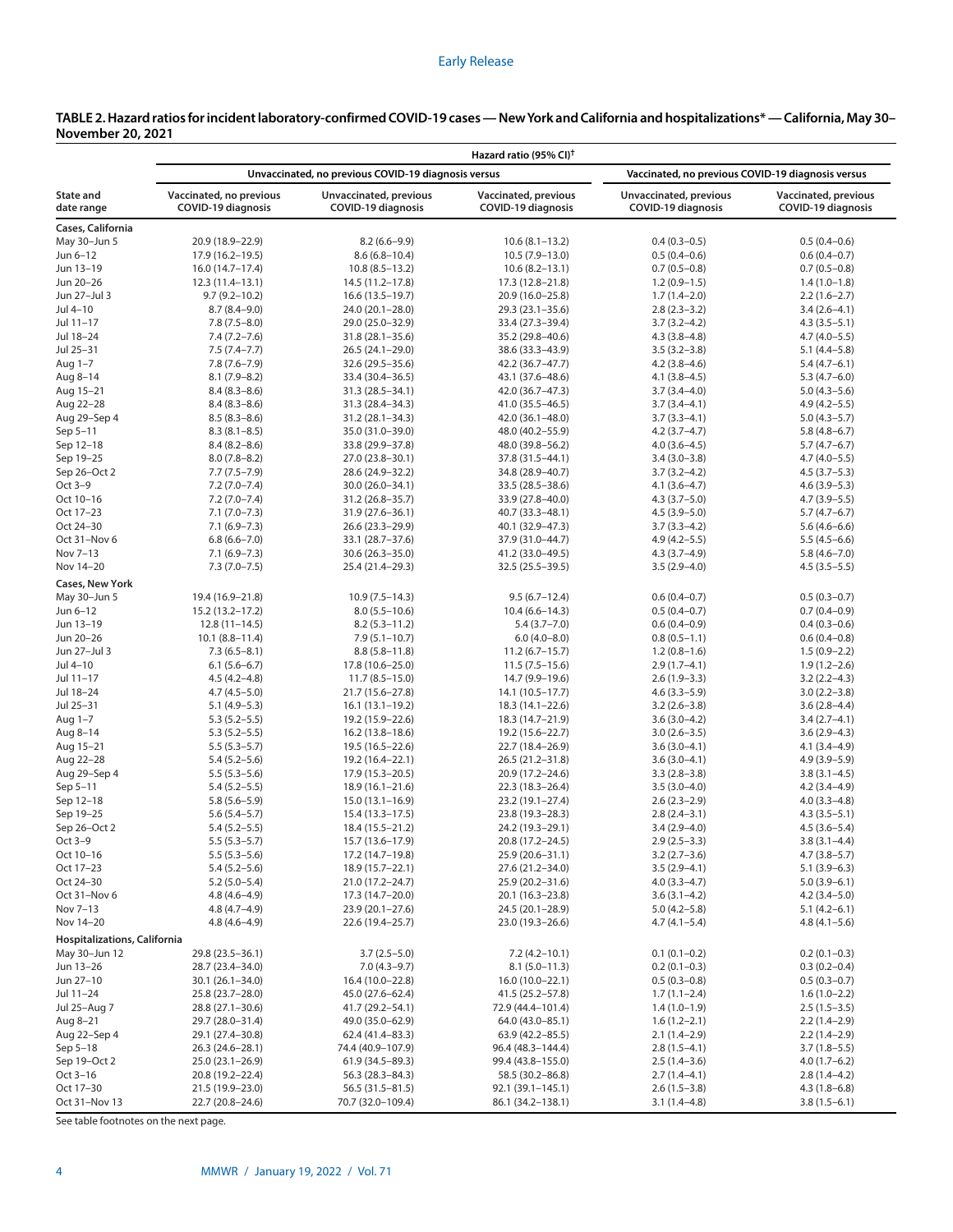## **TABLE 2. (***Continued***) Hazard ratios for incident laboratory-confirmed COVID-19 cases — New York and California and hospitalizations\* — California, May 30–November 20, 2021**

\* Life tables estimated at 7-day intervals for cases and 14-day intervals for hospitalizations.

† Hazard ratios and 95% CIs reported in this table differ numerically from presentation of corresponding results in the text as "X-fold lower" rates (i.e., a hazard rate of 1.0 is zero-fold lower). For example, a hazard ratio of 20.9 (95% CI = 18.9–22.9) for those "Unvaccinated–no previous COVID-19 diagnosis" versus "Vaccinated, no previous COVID-19 diagnosis" is equivalent to a 19.9-fold lower (95% CI = 17.9–21.9) rate for those "Vaccinated, no previous COVID-19 diagnosis" relative to those "Unvaccinated, no previous COVID-19 diagnosis."

a history of COVID-19 (3.1-fold higher [95% CI = 2.6–3.7] in California and 1.9-fold higher [95% CI = 1.5–2.3] in New York) and rates among vaccinated persons with a history of COVID-19 (3.6-fold higher [95% CI = 2.9–4.3] in California and 2.8-fold higher [95% CI =  $2.1-3.4$ ] in New York).

COVID-19 hospitalization rates in California were always highest among unvaccinated persons without a previous COVID-19 diagnosis (Table 2) (Figure). In the pre-Delta period during June 13–June 26, for example, compared with hospitalization rates among unvaccinated persons without a previous COVID-19 diagnosis, hospitalization rates were 27.7-fold lower  $(95\% \text{ CI} = 22.4\text{--}33.0)$  among vaccinated persons without a previous COVID-19 diagnosis, 6.0-fold lower (95% CI = 3.3–8.7) among unvaccinated persons with a previous COVID-19 diagnosis, and 7.1-fold lower (95% CI =  $4.0$ –10.3) among vaccinated persons with a previous COVID-19 diagnosis. However, this pattern also shifted as the Delta variant became predominant. During October 3–16, compared with hospitalization rates among unvaccinated persons without a previous COVID-19 diagnosis, hospitalization rates were 19.8-fold lower (95% CI = 18.2–21.4) among vaccinated persons without a previous COVID-19 diagnosis, 55.3-fold lower (95% CI = 27.3–83.3) among unvaccinated persons with a previous COVID-19 diagnosis, and 57.5-fold lower (95% CI = 29.2–85.8) among vaccinated persons with a previous COVID-19 diagnosis.

Among the two cohorts with a previous COVID-19 diagnosis, no consistent incidence gradient by time since the previous diagnosis was observed (Supplementary Figure 3, <https://stacks.cdc.gov/view/cdc/113253>). When the vaccinated cohorts were stratified by the vaccine product received,

FIGURE. Incident laboratory-confirmed COVID-19–associated hospitalizations among immunologic cohorts defined by vaccination and **previous diagnosis histories — California, May 30–November 13, 2021\*,†** Vaccinated, previous COVID-19 diagnosis Vaccinated, previous COVID-19 diagnosis



\* The SARS-CoV-2 Delta variant exceeded 50% of sequences in U.S. Department of Health and Human Services Region 9 (containing California) during the week of June 26. <https://covid.cdc.gov/covid-data-tracker/#variant-proportions>

† Estimated hazard rate is laboratory-confirmed COVID-19-associated hospitalizations per 100,000 person-days visualized at midpoint of each reporting interval.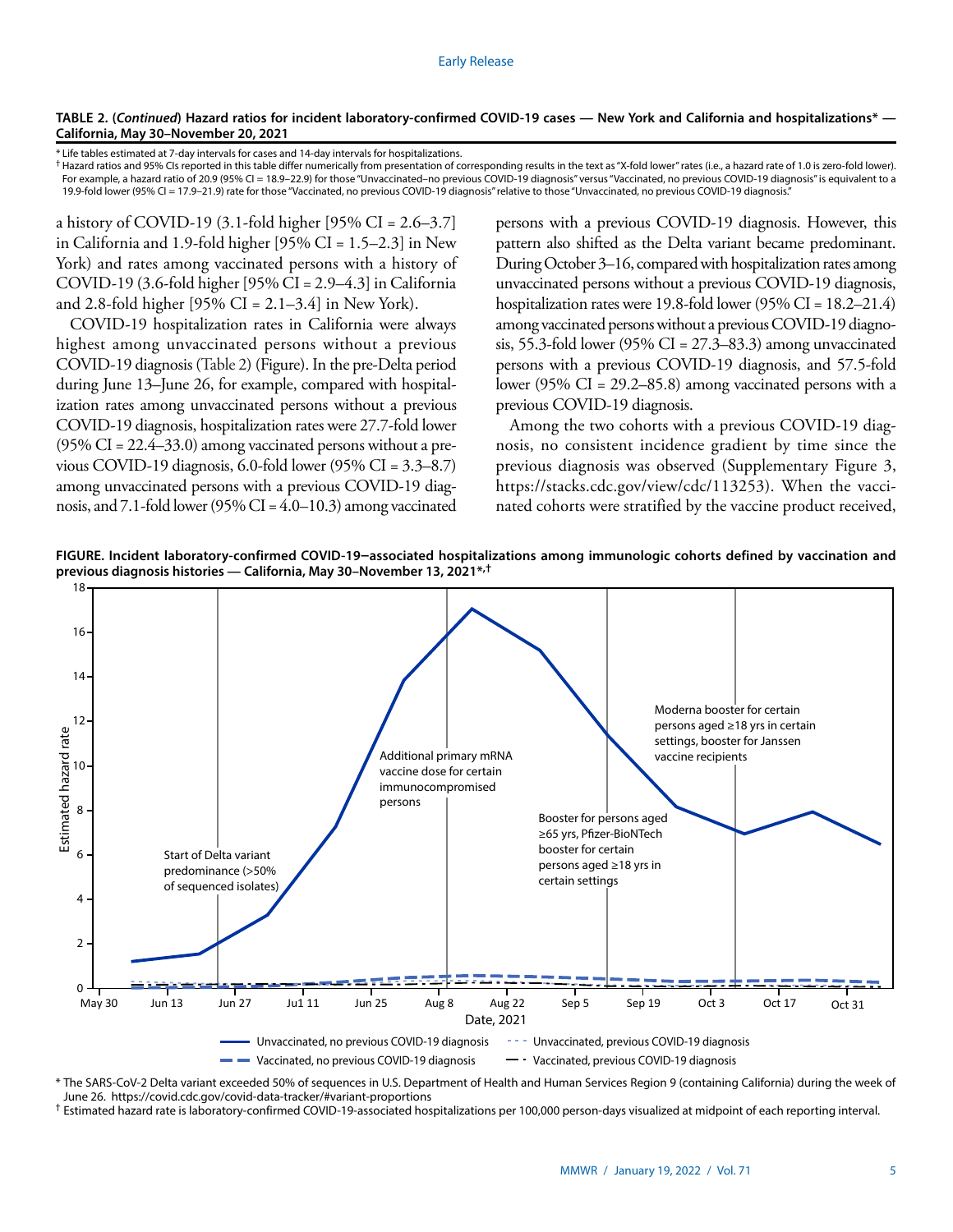#### **Summary**

# What is already known about this topic?

Data are limited regarding the risks for SARS-CoV-2 infection and hospitalization after COVID-19 vaccination and previous infection.

What is added by this report?

During May–November 2021, case and hospitalization rates were highest among persons who were unvaccinated without a previous diagnosis. Before Delta became the predominant variant in June, case rates were higher among persons who survived a previous infection than persons who were vaccinated alone. By early October, persons who survived a previous infection had lower case rates than persons who were vaccinated alone.

#### What are the implications for public health practice?

Although the epidemiology of COVID-19 might change as new variants emerge, vaccination remains the safest strategy for averting future SARS-CoV-2 infections, hospitalizations, long-term sequelae, and death. Primary vaccination, additional doses, and booster doses are recommended for all eligible persons. Additional future recommendations for vaccine doses might be warranted as the virus and immunity levels change.

among vaccinated persons without a previous COVID-19 diagnosis, the highest incidences were observed among persons receiving the Janssen (Johnson & Johnson), followed by Pfizer-BioNTech, then Moderna vaccines (Supplementary Figure 4, <https://stacks.cdc.gov/view/cdc/113253>). No pattern by product was observed among vaccinated persons with a previous COVID-19 diagnosis.

### **Discussion**

This analysis integrated laboratory testing, hospitalization surveillance, and immunization registry data in two large states during May–November 2021, before widespread circulation of the SARS-CoV-2 Omicron variant and before most persons had received additional or booster COVID-19 vaccine doses to protect against waning immunity. Rate estimates from the analysis describe different experiences stratified by COVID-19 vaccination status and previous COVID-19 diagnosis and during times when different SARS-CoV-2 variants predominated. Case rates were initially lowest among vaccinated persons without a previous COVID-19 diagnosis; however, after emergence of the Delta variant and over the course of time, incidence increased sharply in this group, but only slightly among both vaccinated and unvaccinated persons with previously diagnosed COVID-19 (*6*). Across the entire study period, persons with vaccine- and infection-derived immunity had much lower rates of hospitalization compared with those in unvaccinated persons. These results suggest that vaccination protects against COVID-19 and related hospitalization and that surviving a previous infection protects against a reinfection. Importantly, infection-derived protection was greater after the

highly transmissible Delta variant became predominant, coinciding with early declining of vaccine-induced immunity in many persons (*5*). Similar data accounting for booster doses and as new variants, including Omicron, circulate will need to be assessed.

The understanding and epidemiology of COVID-19 has shifted substantially over time with the emergence and circulation of new SARS-CoV-2 variants, introduction of vaccines, and changing immunity as a result. Similar to the early period of this study, two previous U.S. studies found more protection from vaccination than from previous infection during periods before Delta predominance (*3*,*7*). As was observed in the present study after July, recent international studies have also demonstrated increased protection in persons with previous infection, with or without vaccination, relative to vaccination alone†††, §§§ (*4*). This might be due to differential stimulation of the immune response by either exposure type.<sup>111</sup> Whereas French and Israeli population-based studies noted waning protection from previous infection, this was not apparent in the results from this or other large U.K. and U.S. studies\*\*\*\* (*4*,*8*). Further studies are needed to establish duration of protection from previous infection by variant type, severity, and symptomatology, including for the Omicron variant.

The findings in this report are subject to at least seven limitations. First, analyses were not stratified by time since vaccine receipt, but only by time since previous diagnosis, although earlier studies have examined waning of vaccine-induced immunity (Supplementary Figure 3, [https://stacks.cdc.gov/view/cdc/113253\)](https://stacks.cdc.gov/view/cdc/113253) (*2*). Second, persons with undiagnosed infection are misclassified as having no previous COVID-19 diagnosis; however, this misclassification likely results in a conservative bias (i.e., the magnitude of difference in rates would be even larger if misclassified persons were not included among unvaccinated persons without a previous COVID-19 diagnosis). California seroprevalence data during this period indicate that the ratio of actual (presumptive) infections to diagnosed cases among adults was  $2.6$  (95% CI = 2.2–2.9).<sup>††††</sup> Further, California only included NAAT results, whereas New York included both NAAT and antigen test results. However, antigen testing made up a smaller percentage of overall testing volume reported in California (7% of cases) compared with New York (25% of cases) during the study period. Neither state included self-tests, which are not easily reportable to public health. State-specific hazard ratios were generally comparable, although differences in rates among unvaccinated persons with a previous COVID-19 diagnosis were noteworthy. Third,

<sup>†††</sup> <https://www.medrxiv.org/content/10.1101/2021.09.12.21263461v1>

<sup>§§§</sup> <https://www.medrxiv.org/content/10.1101/2021.11.29.21267006v1>

<sup>¶¶¶</sup> [https://www.cdc.gov/coronavirus/2019-ncov/science/science-briefs/](https://www.cdc.gov/coronavirus/2019-ncov/science/science-briefs/vaccine-induced-immunity.html#anchor_1635540449320) [vaccine-induced-immunity.html#anchor\\_1635540449320](https://www.cdc.gov/coronavirus/2019-ncov/science/science-briefs/vaccine-induced-immunity.html#anchor_1635540449320)

<sup>\*\*\*\*</sup> <https://www.medrxiv.org/content/10.1101/2021.12.04.21267114v1>

<sup>††††</sup> <https://www.medrxiv.org/content/10.1101/2021.12.09.21267565v1>